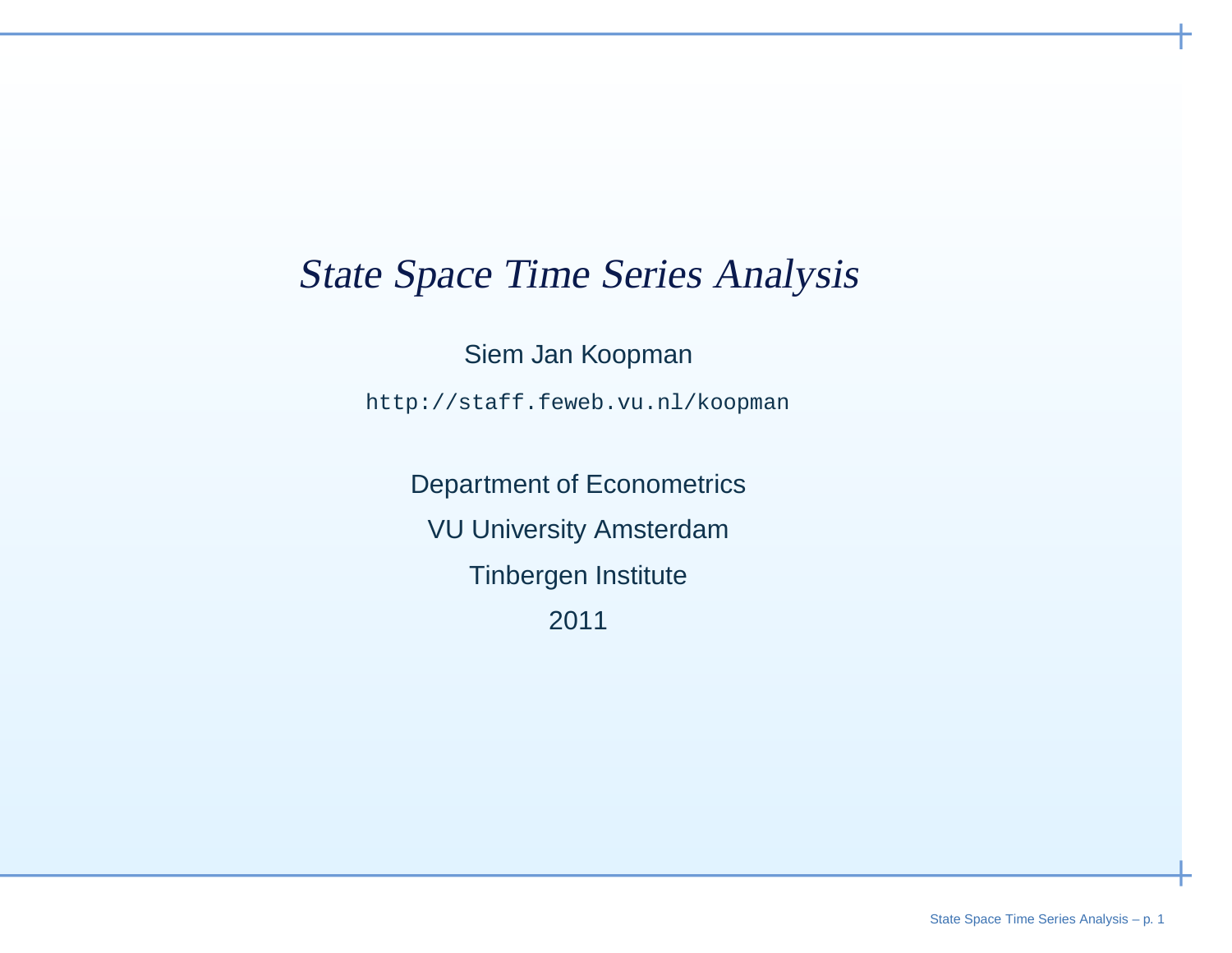### Classical Decomposition

A basic model for representing <sup>a</sup> time series is the additive model

 $y_t = \mu_t + \gamma_t + \varepsilon_t, \qquad t = 1, \ldots, n,$ 

also known as the Classical Decomposition.

 $y_t = \mathsf{observation},$ 

 $\mu_t =$  slowly changing component (trend),

 $\gamma_t =$  periodic component (seasonal),

 $\varepsilon_t =$  irregular component (disturbance).

In <sup>a</sup> Structural Time Series Model (STSM) or Unobserved Components Model (UCM), the RHS components are modelled explicitly asstochastic processes.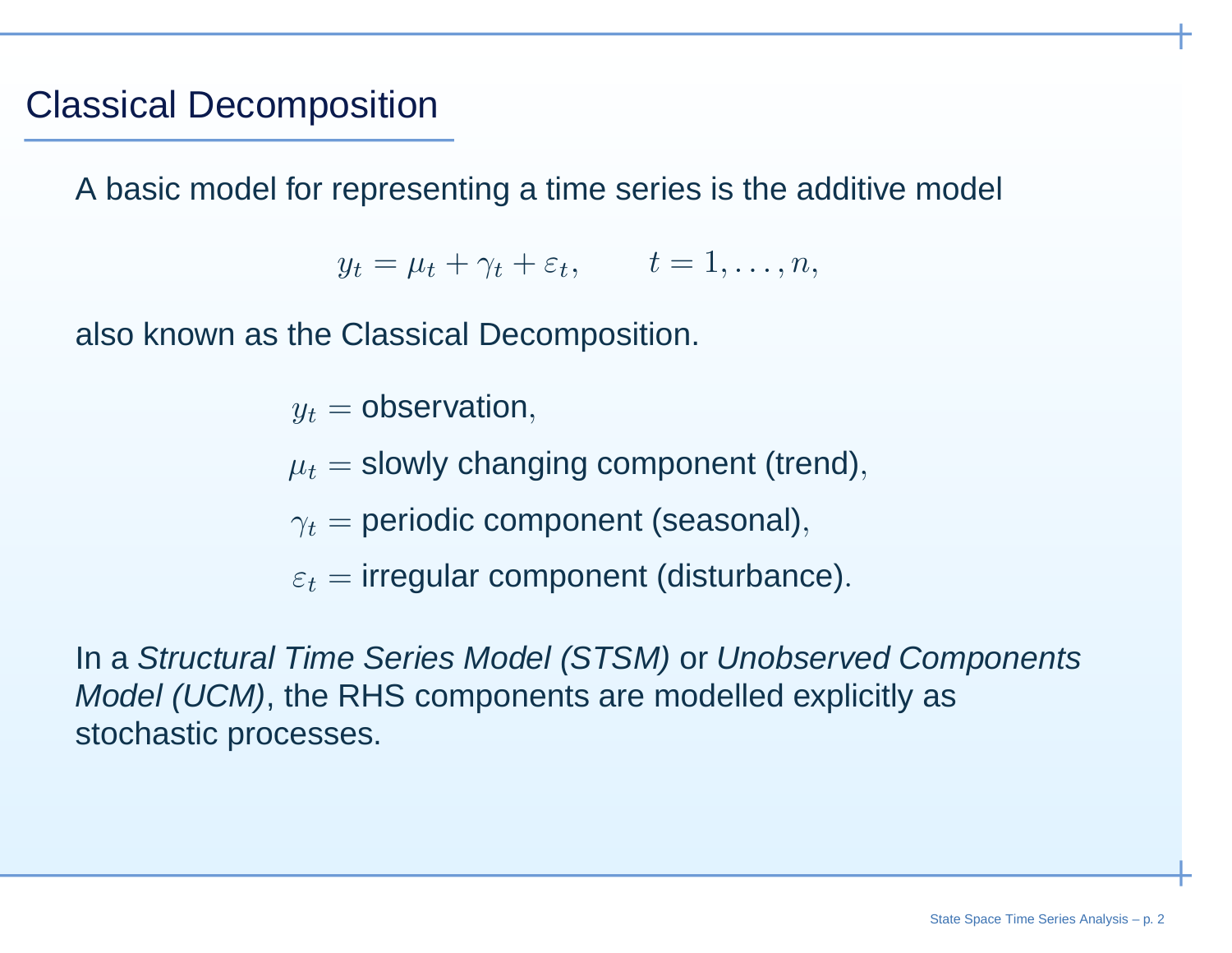### Local Level Model

- • Components can be deterministic functions of time (e.g. polynomials), or stochastic processes;
- $\bullet$ Oeterministic example:  $y_t = \mu + \varepsilon_t$  with  $\varepsilon_t \sim \mathcal{NID}(0, \sigma_{\varepsilon}^2)$ .
- • Stochastic example: the Random Walk plus Noise, orLocal Level model:

$$
y_t = \mu_t + \varepsilon_t, \qquad \varepsilon_t \sim \mathcal{NID}(0, \sigma_{\varepsilon}^2)
$$

$$
\mu_{t+1} = \mu_t + \eta_t, \qquad \eta_t \sim \mathcal{NID}(0, \sigma_{\eta}^2),
$$

- •• The disturbances  $\varepsilon_t$ ,  $\eta_s$  are independent for all  $s, t$ ;
- •• The model is incomplete without a specification for  $\mu_1$  (note the non-stationarity):

$$
\mu_1 \sim \mathcal{N}(a, P)
$$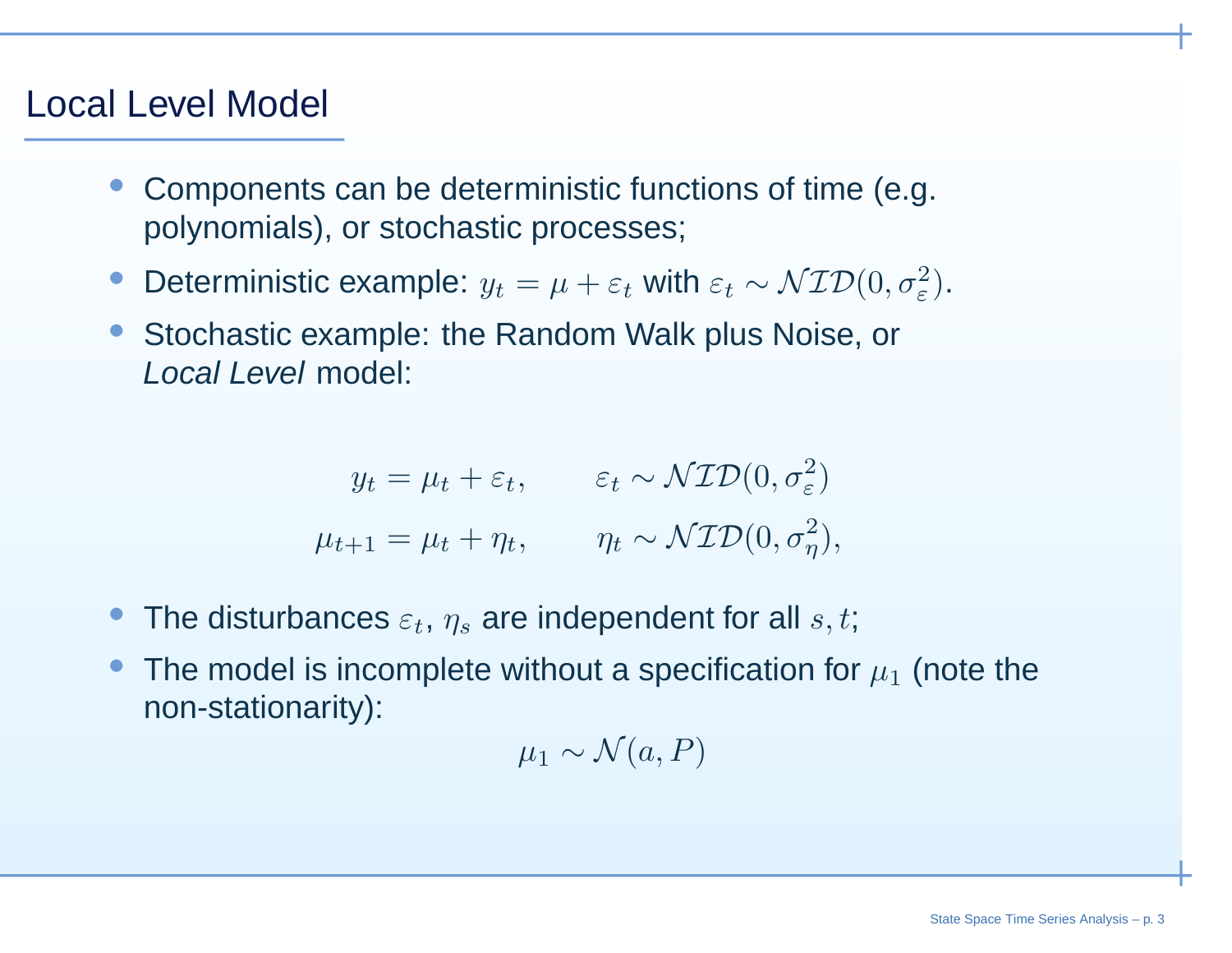#### Local Level Model

$$
y_t = \mu_t + \varepsilon_t, \qquad \varepsilon_t \sim \mathcal{NID}(0, \sigma_{\varepsilon}^2)
$$

$$
\mu_{t+1} = \mu_t + \eta_t, \qquad \eta_t \sim \mathcal{NID}(0, \sigma_{\eta}^2),
$$

$$
\mu_1 \sim \mathcal{N}(a, P)
$$

- The level  $\mu_t$  and the irregular  $\varepsilon_t$  are unobserved;
- •• Parameters:  $\sigma_{\varepsilon}^2, \sigma_{\eta}^2;$
- • Trivial special cases:
	- $σ<sub>η</sub><sup>2</sup> = 0 \implies y<sub>t</sub> ∼ \mathcal{NID}(\mu_1, σ<sub>ε</sub><sup>2</sup>)$  (WN with constant level);  $\sigma_{\varepsilon}^{2} = 0 \implies y_{t+1} = y_{t} + \eta_{t}$  (pure RW);
- Local Level is <sup>a</sup> model representation for EWMA forecasting.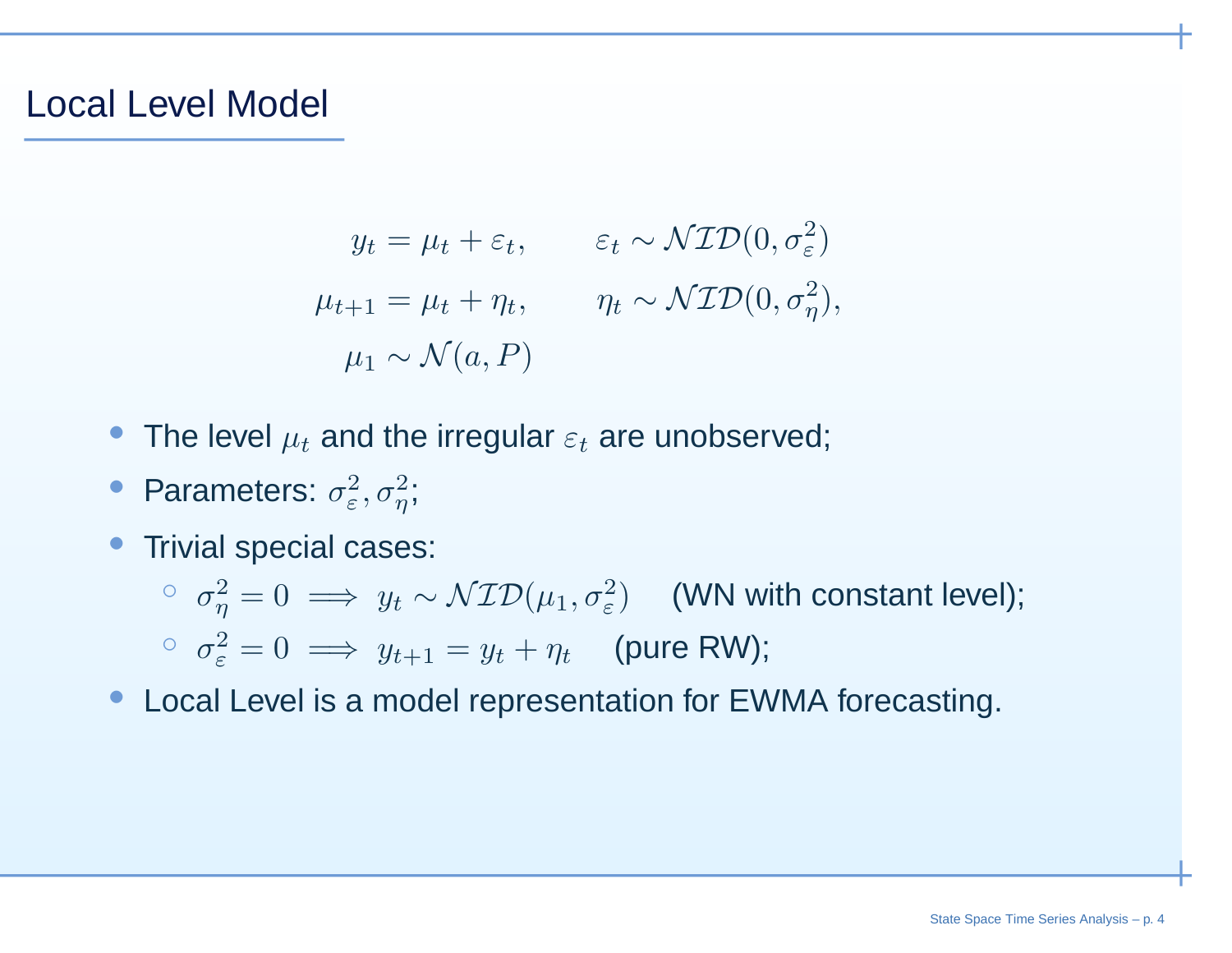#### Local Linear Trend Model

The LLT model extends the LL model with <sup>a</sup> slope:

| $y_t = \mu_t + \varepsilon_t,$          | $\varepsilon_t \sim \mathcal{NID}(0, \sigma_{\varepsilon}^2),$ |
|-----------------------------------------|----------------------------------------------------------------|
| $\mu_{t+1} = \beta_t + \mu_t + \eta_t,$ | $\eta_t \sim \mathcal{NID}(0, \sigma_\eta^2),$                 |
| $\beta_{t+1} = \beta_t + \xi_t,$        | $\xi_t \sim \mathcal{NID}(0, \sigma_{\xi}^2).$                 |

- All disturbances are independent at all lags and leads;
- •**•** Initial distributions  $\beta_1, \mu_1$  need to specified;
- If  $\sigma_{\xi}^2=0$  the trend is a random walk with constant drift  $\beta_1$ ; (For  $\beta_1=0$  the model reduces to a LL model.)
- •If additionally  $\sigma_{\eta}^2 = 0$  the trend is a straight line with slope  $\beta_1$  and intercept  $\mu_1$ ;
- If  $\sigma_{\xi}^2 > 0$  but  $\sigma_{\eta}^2 = 0$ , the trend is a smooth curve, or an Integrated Random Walk;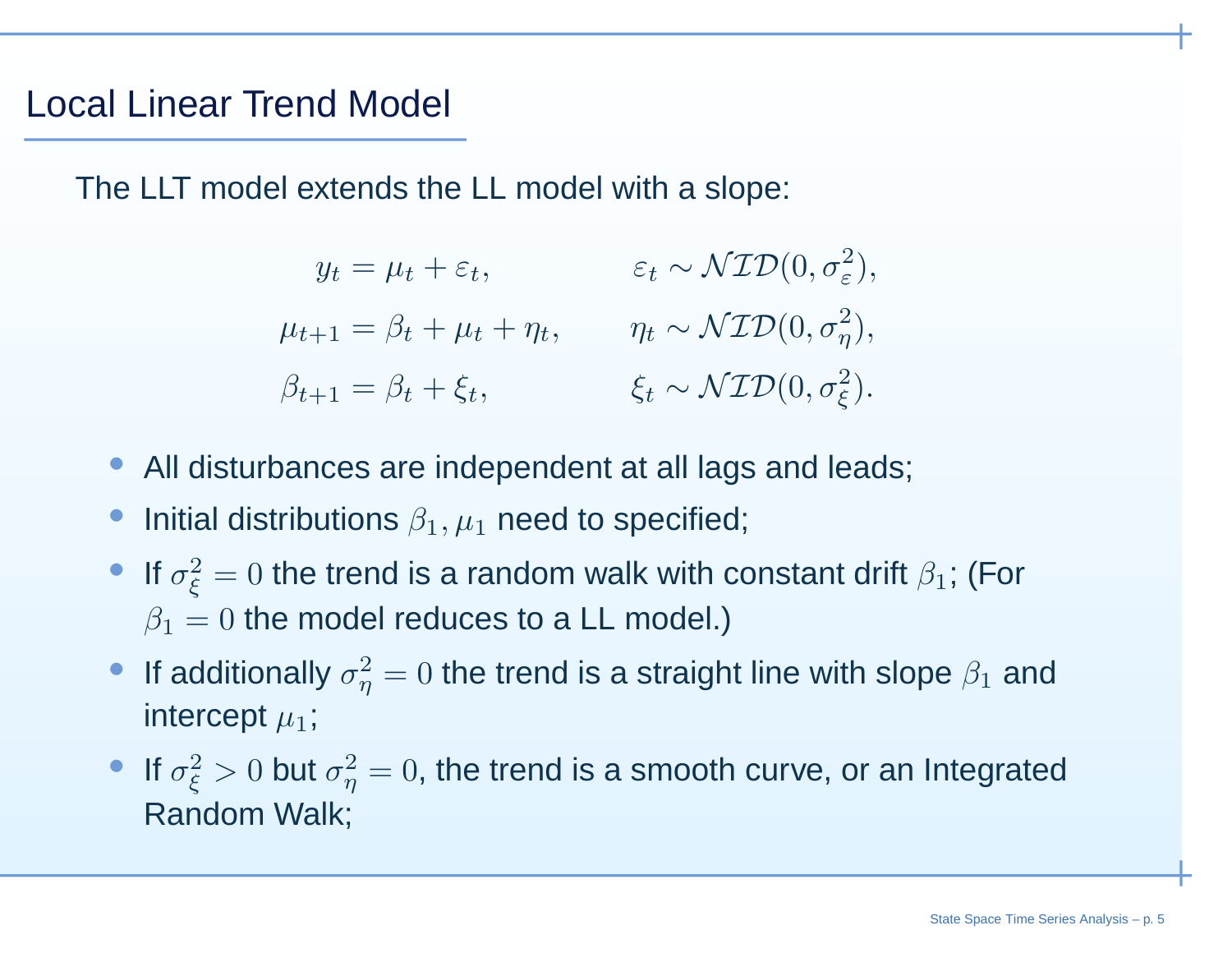# Trend and Slope in LLT Model

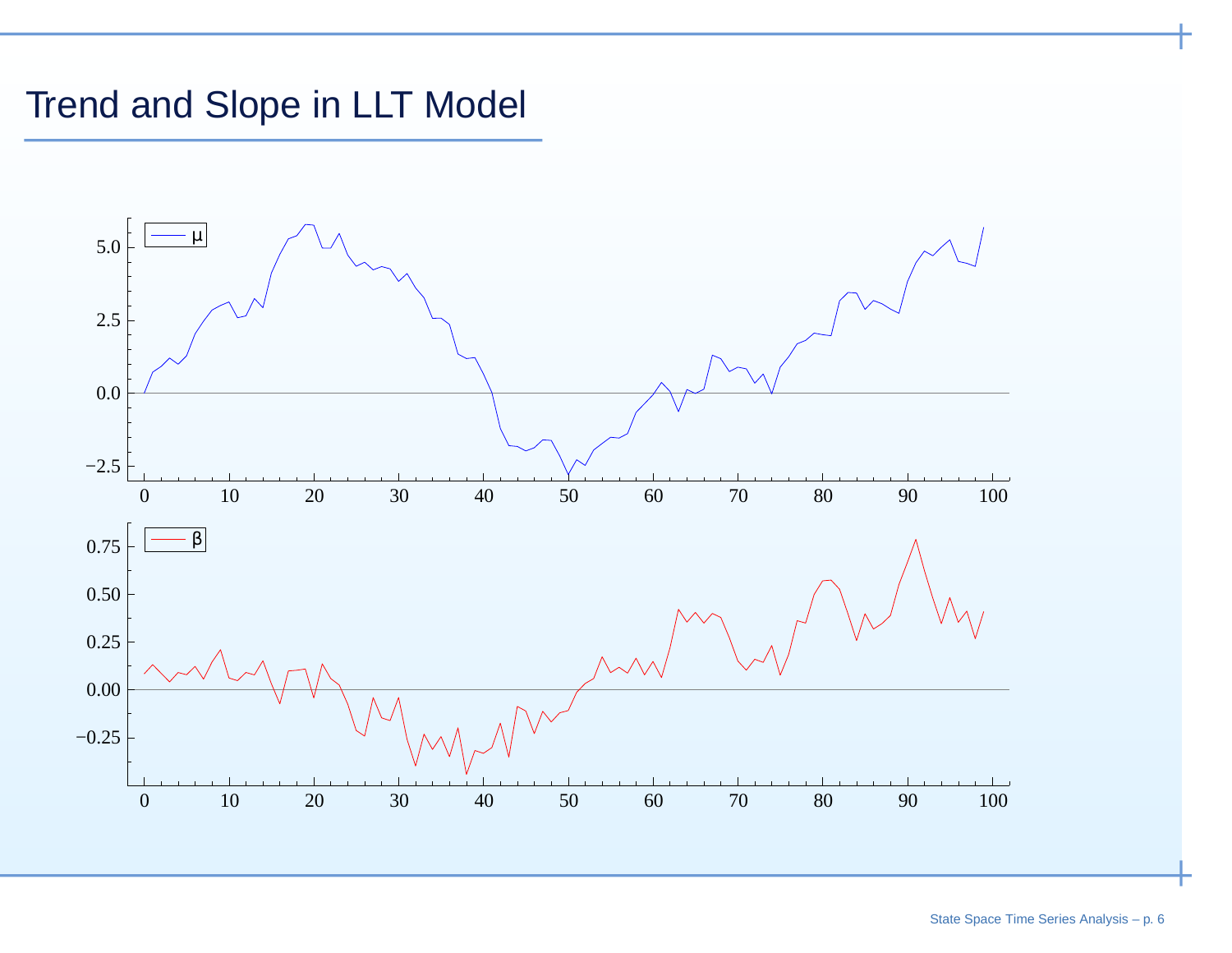## Trend and Slope in Integrated Random Walk Model

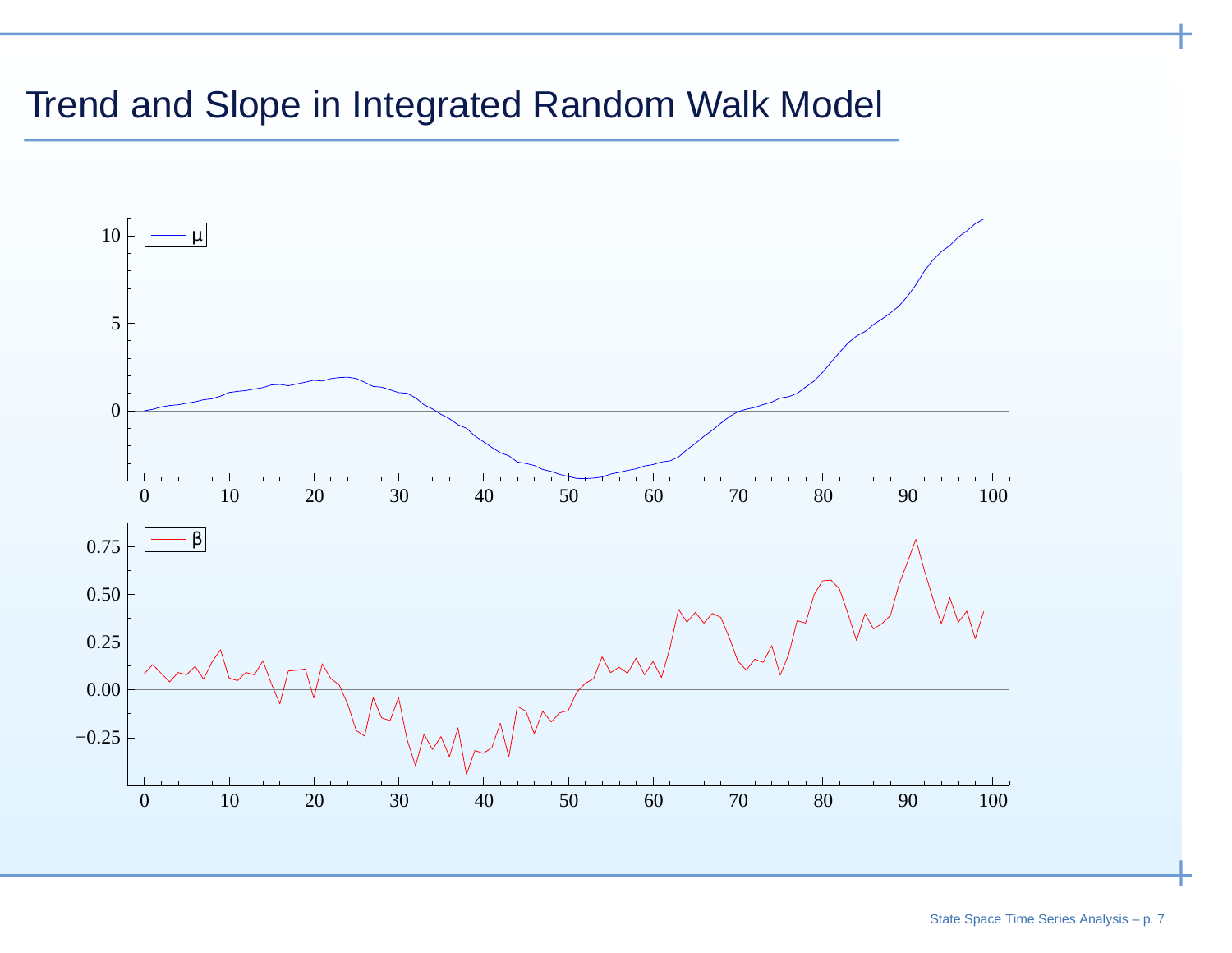### Local Linear Trend Model

- $\bullet$ Reduced form of LLT is ARIMA(0,2,2);
- $\bullet$ LLT provides <sup>a</sup> model for Holt-Winters forecasting;
- $\bullet$ Smooth LLT provides <sup>a</sup> model for spline-fitting;
- $\bullet$ Smoother trends: higher order Random Walks

$$
\Delta^d \mu_t = \eta_t
$$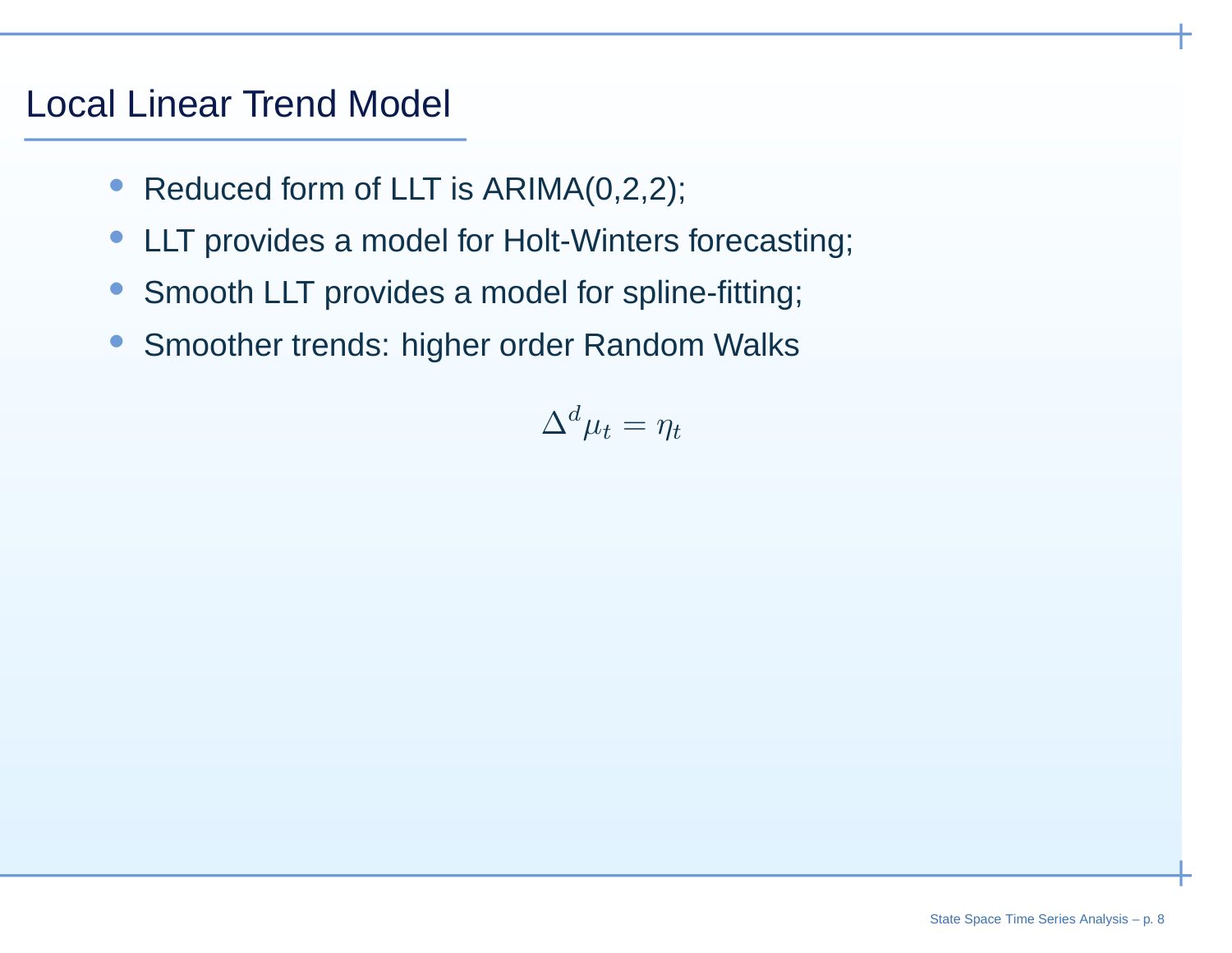### Seasonal Effects

We have seen specifications for  $\mu_t$  in the basic model

 $y_t = \mu_t + \gamma_t + \varepsilon_t.$ 

Now we will consider the seasonal term  $\gamma_t.$  Let  $s$  denote the number of  $^t$ 'seasons' in the data:

- $s = 12$  for monthly data,
- $s = 4$  for quarterly data,
- $s = 7$  for daily data when modelling a weekly pattern.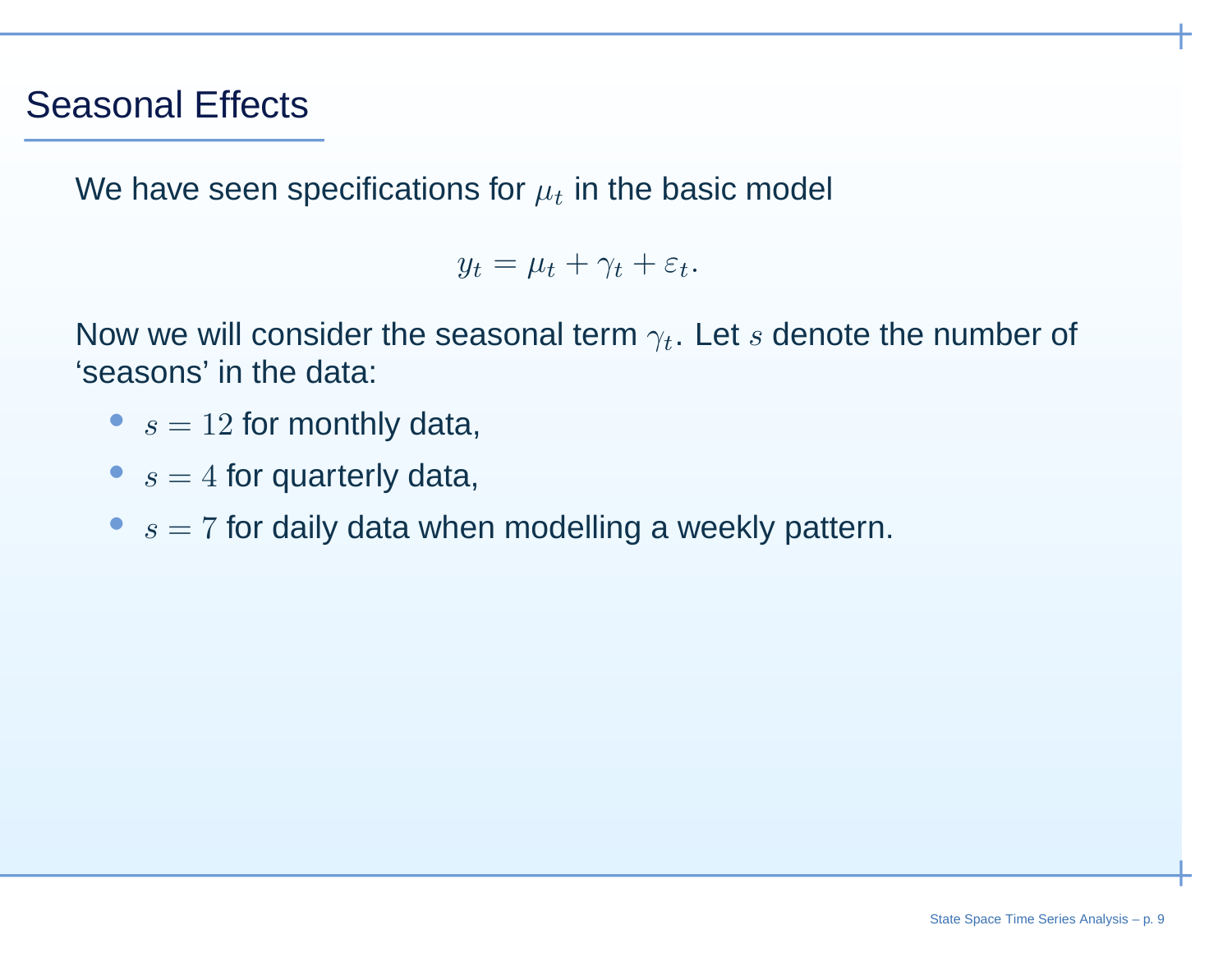#### Dummy Seasonal

The simplest way to model seasonal effects is by using dummyvariables. The effect summed over the seasons should equal zero:

$$
\gamma_{t+1} = -\sum_{j=1}^{s-1} \gamma_{t+1-j}.
$$

To allow the pattern to change over time, we introduce <sup>a</sup> newdisturbance term:

$$
\gamma_{t+1} = -\sum_{j=1}^{s-1} \gamma_{t+1-j} + \omega_t, \qquad \omega_t \sim \mathcal{NID}(0, \sigma_\omega^2).
$$

The expectation of the sum of the seasonal effects is zero.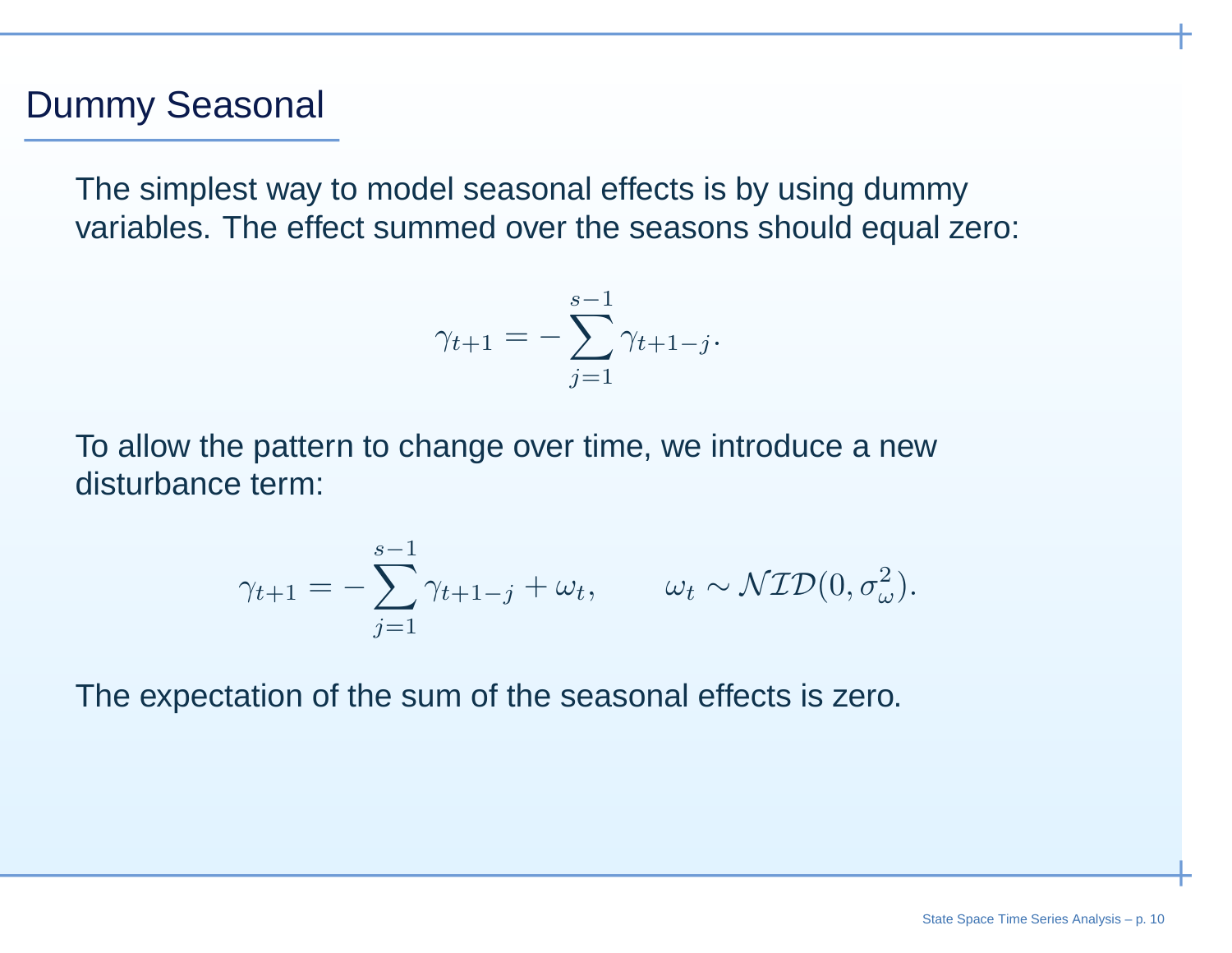#### Trigonometric Seasonal

Defining  $\gamma_{jt}$  as the effect of season  $j$  at time  $t$ , an alternative specification for the seasonal pattern is

$$
\gamma_t = \sum_{j=1}^{[s/2]} \gamma_{jt},
$$

$$
\gamma_{j,t+1} = \gamma_{jt} \cos \lambda_j + \gamma_{jt}^* \sin \lambda_j + \omega_{jt},
$$
  

$$
\gamma_{j,t+1}^* = -\gamma_{jt} \sin \lambda_j + \gamma_{jt}^* \cos \lambda_j + \omega_{jt}^*,
$$
  

$$
\omega_{jt}, \omega_{jt}^* \sim \mathcal{NID}(0, \sigma_{\omega}^2), \qquad \lambda_j = 2\pi j/s.
$$

- • Without the disturbance, the trigonometric specification is identical to the deterministic dummy specification.
- • The autocorrelation in the trigonometric specification lasts throughmore lags: changes occur in <sup>a</sup> smoother way;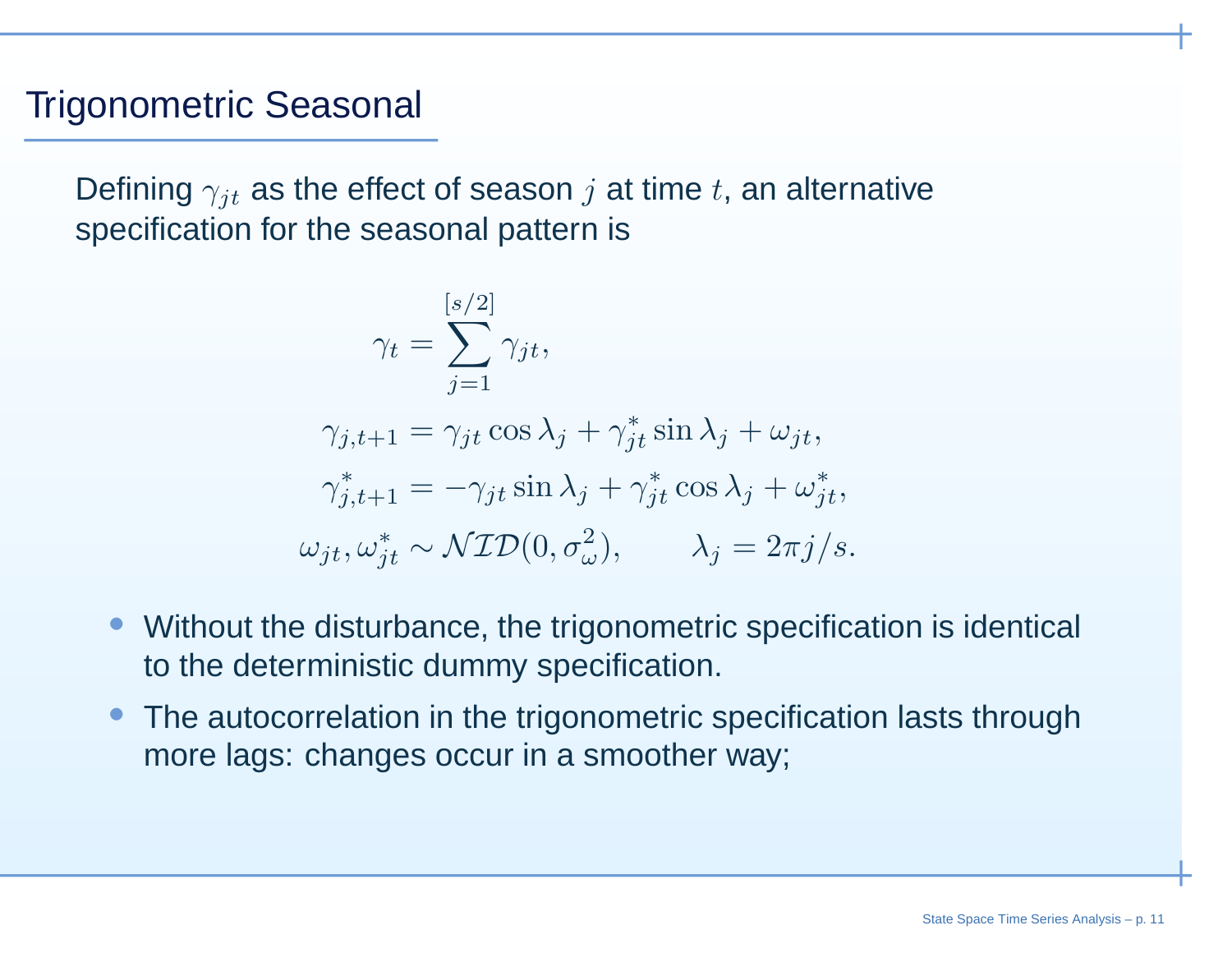# Seatbelt Law

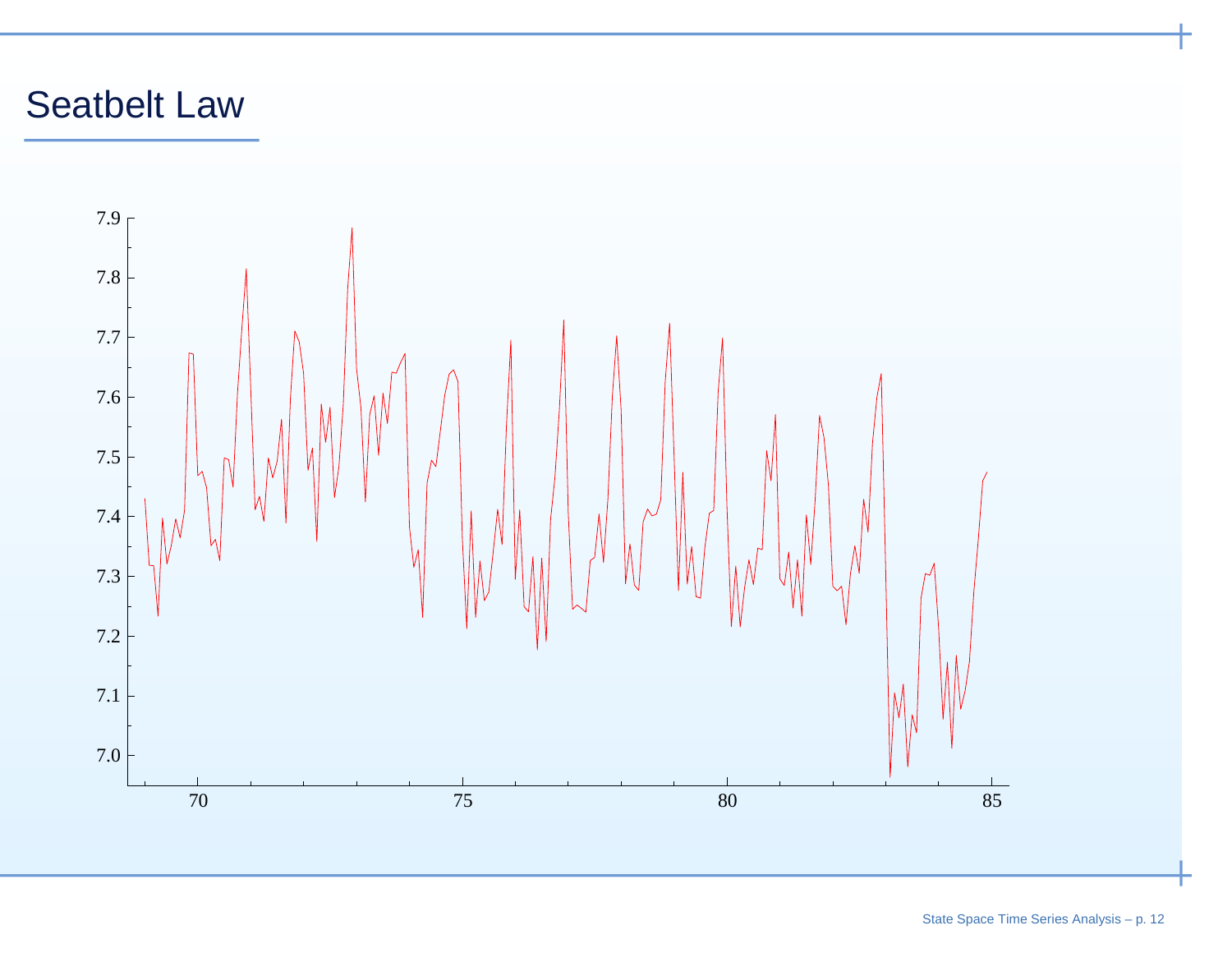### State Space Model

Linear Gaussian state space model (LGSSM) is defined in three parts:

 $\rightarrow$  State equation:

$$
\alpha_{t+1} = T_t \alpha_t + R_t \zeta_t, \qquad \zeta_t \sim \mathcal{NID}(0, Q_t),
$$

 $\rightarrow$  Observation equation:

$$
y_t = Z_t \alpha_t + \varepsilon_t, \qquad \varepsilon_t \sim \mathcal{NID}(0, H_t),
$$

 $\rightarrow$  Initial state distribution  $\alpha_1 \sim \mathcal{N}(a_1, P_1).$ 

Notice that

- $\zeta_t$  and  $\varepsilon_s$  independent for all  $t, s$ , and independent from  $\alpha_1$ ;
- •• observation  $y_t$  can be multivariate;
- •• state vector  $\alpha_t$  is unobserved;
- •• matrices  $T_t, Z_t, R_t, Q_t, H_t$  determine structure of model.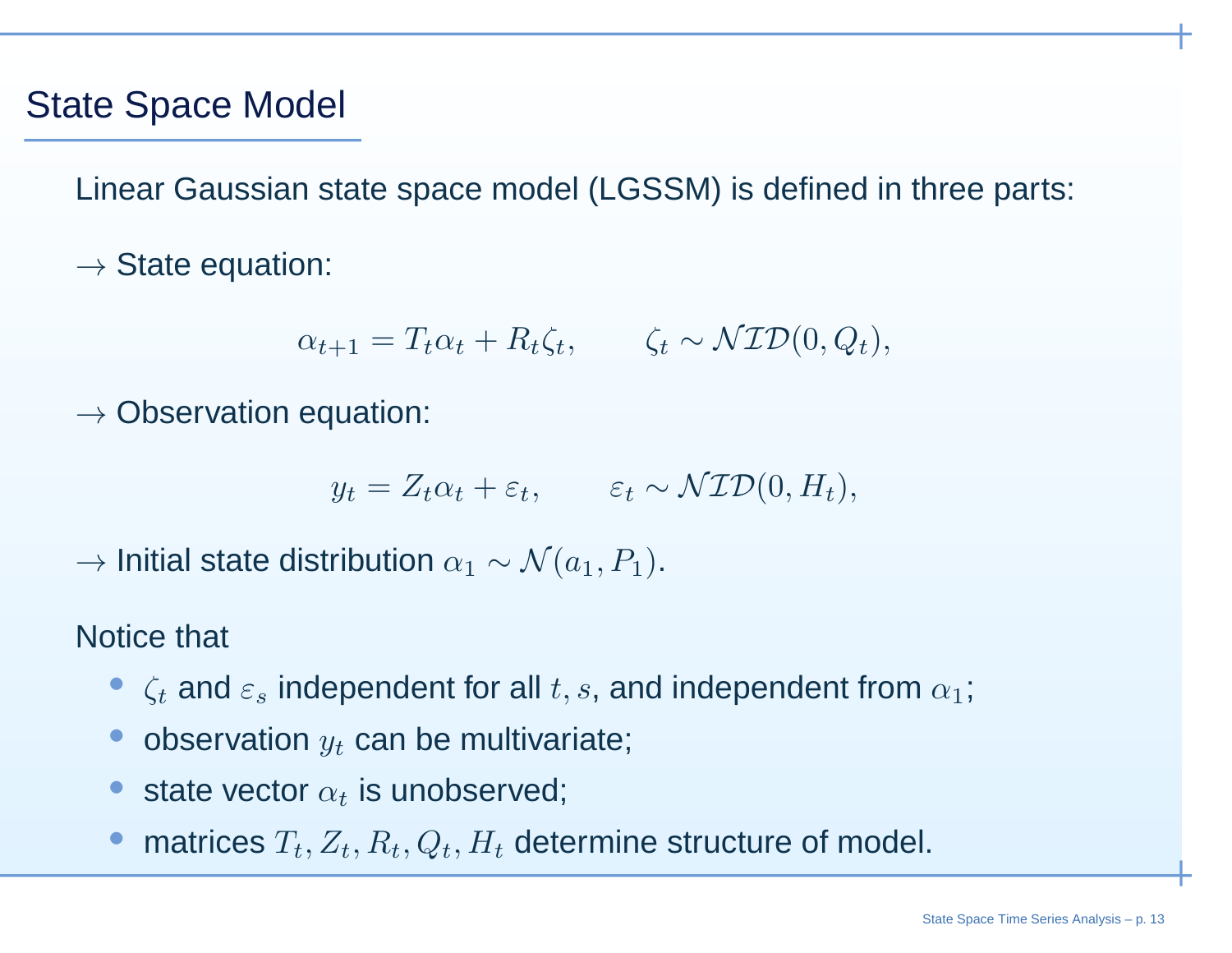### State Space Model

- • state space model is linear and Gaussian: therefore propertiesand results of multivariate normal distribution apply;
- •• state vector  $\alpha_t$  evolves as a VAR(1) process;
- •system matrices usually contain unknown parameters;
- • estimation has therefore two aspects:
	- ◦ measuring the unobservable state (prediction, filtering andsmoothing);
	- ◦ estimation of unknown parameters (maximum likelihoodestimation);
- •**state space methods offer a unified approach to a wide range of** models and techniques: dynamic regression, ARIMA, UC models, latent variable models, spline-fitting and many ad-hoc filters;
- •next, some well-known model specifications in state space form ...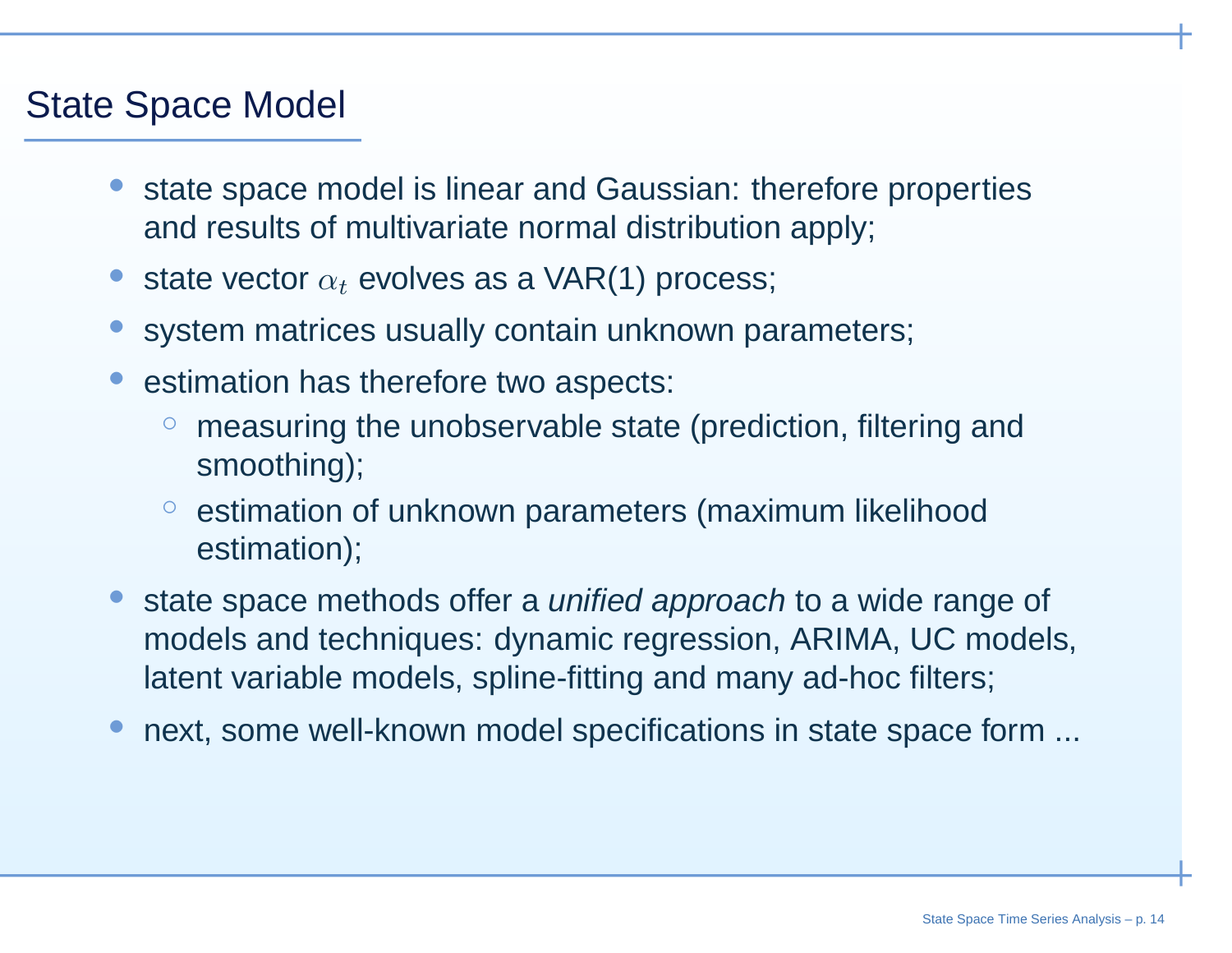## Regression with Time Varying Coefficients

General state space model:

$$
\alpha_{t+1} = T_t \alpha_t + R_t \zeta_t, \qquad \zeta_t \sim \mathcal{NID}(0, Q_t),
$$
  

$$
y_t = Z_t \alpha_t + \varepsilon_t, \qquad \varepsilon_t \sim \mathcal{NID}(0, H_t).
$$

Put regressors in  $Z_t,$ 

$$
T_t = I, \qquad R_t = I,
$$

Result is regression model with coefficient  $\alpha_t$  following a random walk.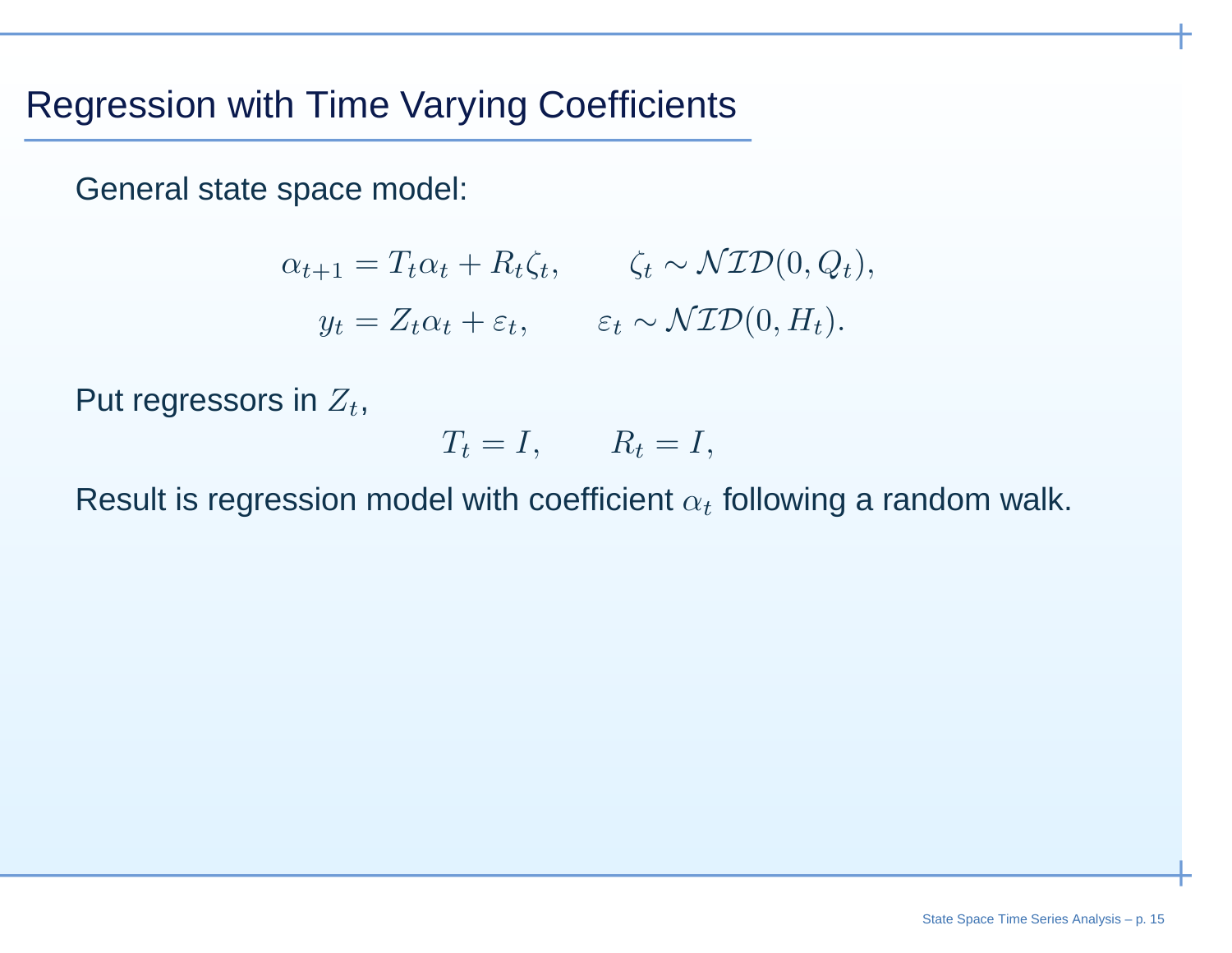#### ARMA in State Space Form

Example: AR(2) model  $y_{t+1} = \phi_1 y_t + \phi_2 y_{t-1} + \zeta_t,$  in state space:

$$
\alpha_{t+1} = T_t \alpha_t + R_t \zeta_t, \qquad \zeta_t \sim \mathcal{NID}(0, Q_t),
$$
  

$$
y_t = Z_t \alpha_t + \varepsilon_t, \qquad \varepsilon_t \sim \mathcal{NID}(0, H_t).
$$

with  $2\times1$  state vector  $\alpha_t$  and system matrices:

$$
Z_t = \begin{bmatrix} 1 & 0 \end{bmatrix}, \qquad H_t = 0
$$
  

$$
T_t = \begin{bmatrix} \phi_1 & 1 \\ \phi_2 & 0 \end{bmatrix}, \qquad R_t = \begin{bmatrix} 1 \\ 0 \end{bmatrix}, \qquad Q_t = \sigma^2
$$

- $Z_t$  and  $H_t = 0$  imply that  $\alpha_{1t} = y_t$ ;
- First state equation implies  $y_{t+1}=\phi_1y_t+\alpha_{2t}+\zeta_t$  with • $\zeta_t \sim \mathcal{NID}(0, \sigma^2)$  $^{2});$
- •Second state equation implies  $\alpha_{2,t+1}=\phi_2y_t$ ;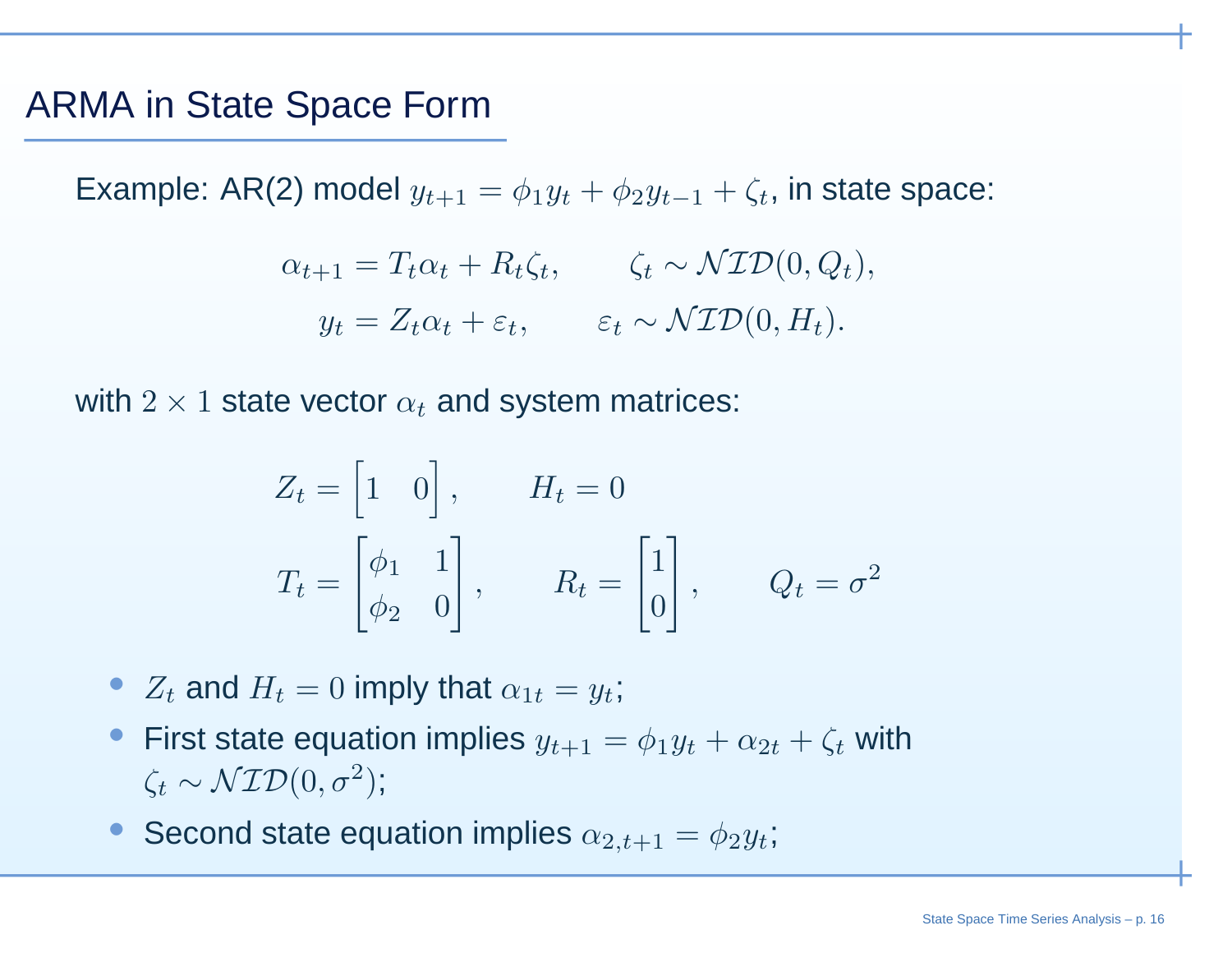#### ARMA in State Space Form

Example: MA(1) model  $y_{t+1} = \zeta_t + \theta \zeta_t$  $_{\rm -1}$ , in state space:

$$
\alpha_{t+1} = T_t \alpha_t + R_t \zeta_t, \qquad \zeta_t \sim \mathcal{NID}(0, Q_t),
$$
  

$$
y_t = Z_t \alpha_t + \varepsilon_t, \qquad \varepsilon_t \sim \mathcal{NID}(0, H_t).
$$

with  $2\times1$  state vector  $\alpha_t$  and system matrices:

$$
Z_t = \begin{bmatrix} 1 & 0 \end{bmatrix}, \qquad H_t = 0
$$
  

$$
T_t = \begin{bmatrix} 0 & 1 \ 0 & 0 \end{bmatrix}, \qquad R_t = \begin{bmatrix} 1 \ \theta \end{bmatrix}, \qquad Q_t = \sigma^2
$$

- $Z_t$  and  $H_t = 0$  imply that  $\alpha_{1t} = y_t$ ;
- •• First state equation implies  $y_{t+1} = \alpha_{2t} + \zeta_t$  with  $\zeta_t \sim \mathcal{NID}(0, \sigma^2)$  $^{2});$
- Second state equation implies  $\alpha_{2,t+1}=\theta\zeta_t$ •;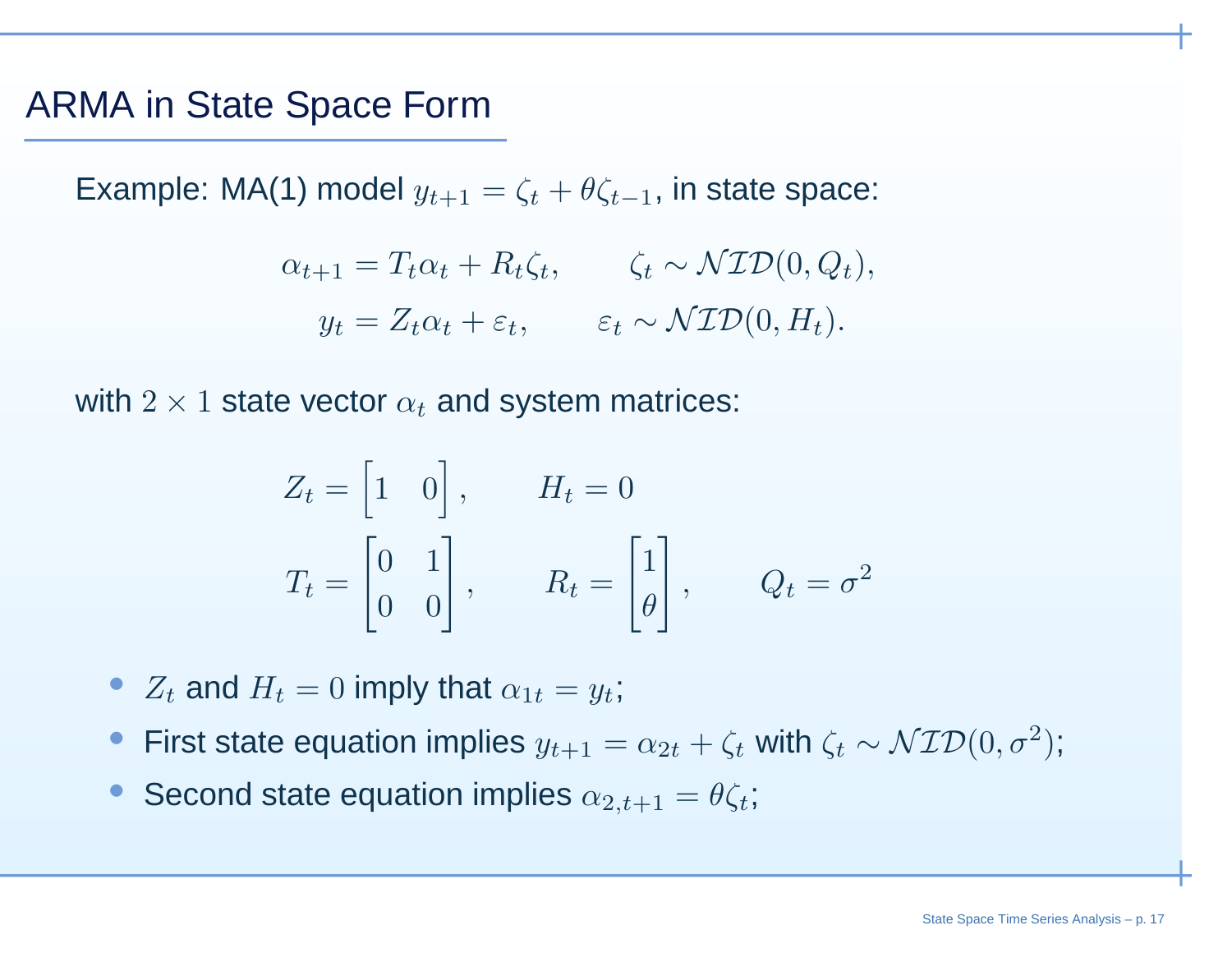#### ARMA in State Space Form

Example: ARMA(2,1) model

$$
y_t = \phi_1 y_{t-1} + \phi_2 y_{t-2} + \zeta_t + \theta \zeta_{t-1}
$$

in state space form

$$
\alpha_t = \begin{bmatrix} y_t \\ \phi_2 y_{t-1} + \theta \zeta_t \end{bmatrix}
$$
  
\n
$$
Z_t = \begin{bmatrix} 1 & 0 \end{bmatrix}, \qquad H_t = 0,
$$
  
\n
$$
T_t = \begin{bmatrix} \phi_1 & 1 \\ \phi_2 & 0 \end{bmatrix}, \qquad R_t = \begin{bmatrix} 1 \\ \theta \end{bmatrix}, \qquad Q_t = \sigma^2
$$

All ARIMA $(p,d,q)$  models have a (non-unique) state space representation.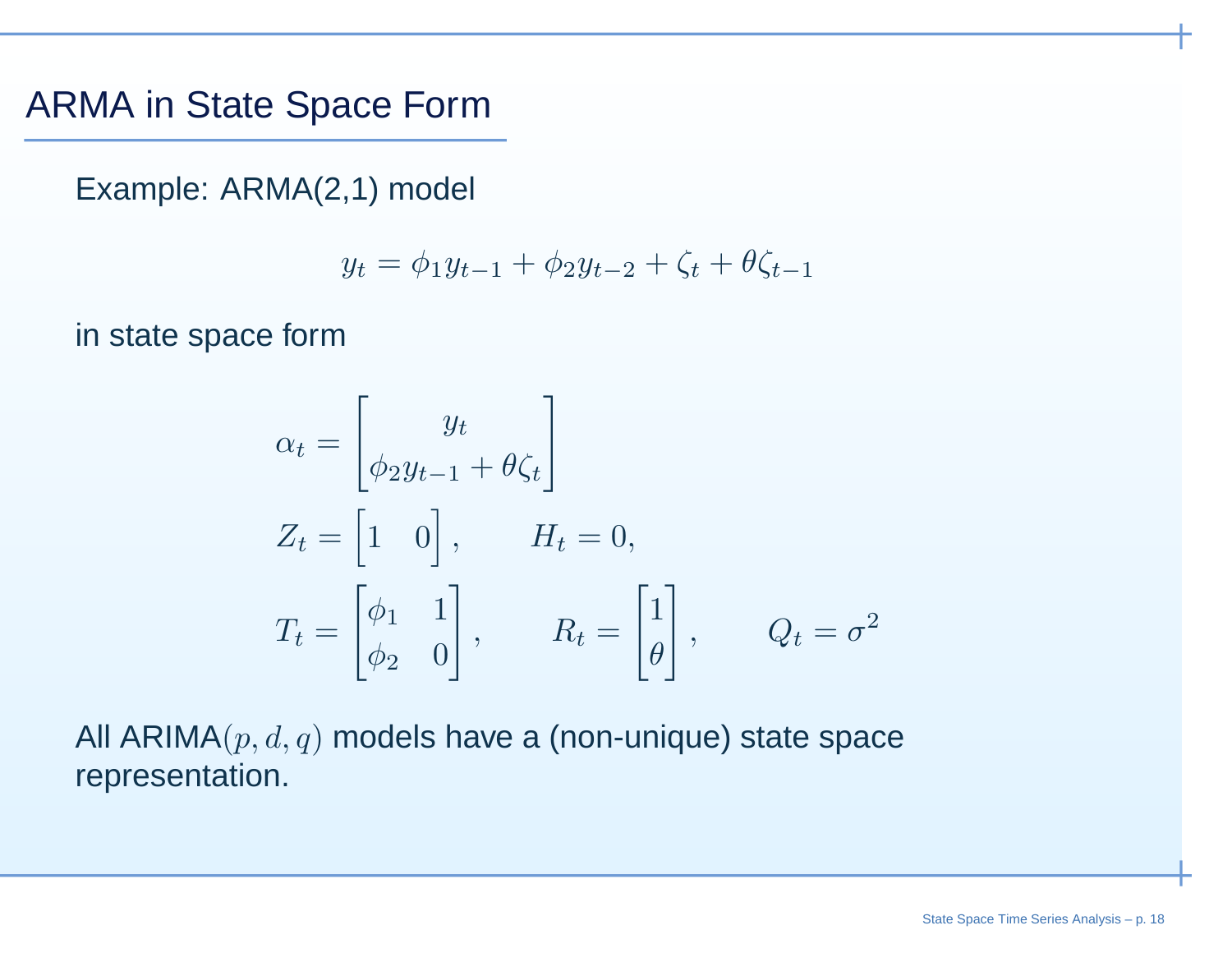#### UC models in State Space Form

State space model:  $\alpha_{t+1} = T_t \alpha_t + R_t \zeta_t$ ,  $y_t = Z_t \alpha_t + \varepsilon_t$ .

LL model  $\Delta \mu_{t+1}=\eta_t$  and  $y_t=\mu_t+\varepsilon_t$ :

$$
\alpha_t = \mu_t, \qquad T_t = 1, \qquad R_t = 1, \qquad Q_t = \sigma_\eta^2,
$$
  
 $Z_t = 1, \qquad H_t = \sigma_\varepsilon^2.$ 

LLT model  $\Delta\mu_{t+1} = \beta_t + \eta_t$ ,  $\Delta\beta_{t+1} = \xi_t$  and  $y_t = \mu_t + \varepsilon_t$ :

$$
\alpha_t = \begin{bmatrix} \mu_t \\ \beta_t \end{bmatrix}, \qquad T_t = \begin{bmatrix} 1 & 1 \\ 0 & 1 \end{bmatrix}, \qquad R_t = \begin{bmatrix} 1 & 0 \\ 0 & 1 \end{bmatrix}, \qquad Q_t = \begin{bmatrix} \sigma_{\eta}^2 & 0 \\ 0 & \sigma_{\xi}^2 \end{bmatrix},
$$

$$
Z_t = \begin{bmatrix} 1 & 0 \end{bmatrix}, \qquad H_t = \sigma_{\varepsilon}^2.
$$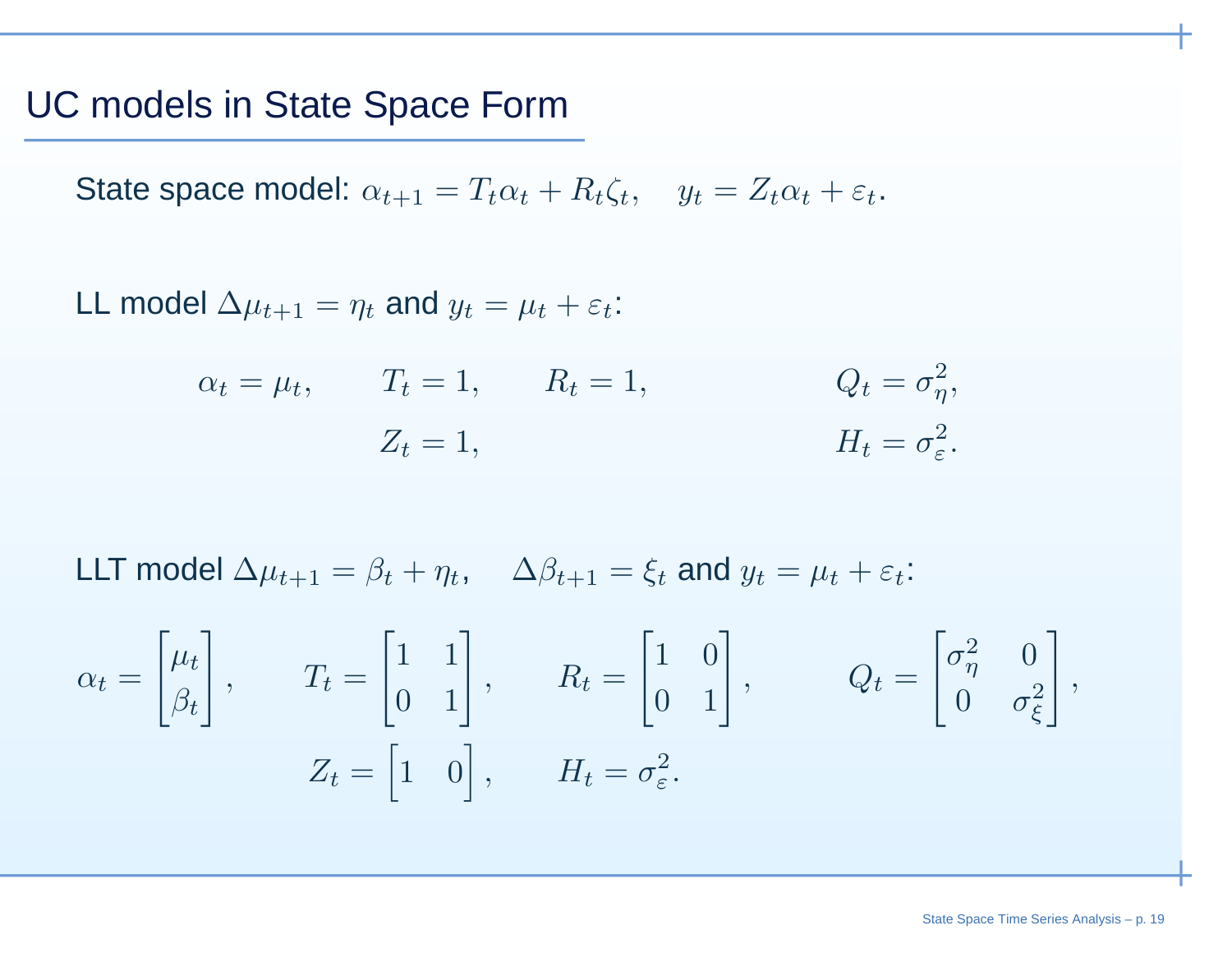#### UC models in State Space Form

State space model:  $\alpha_{t+1} = T_t \alpha_t + R_t \zeta_t$ ,  $y_t = Z_t \alpha_t + \varepsilon_t$ .

LLT model with season:  $\Delta \mu_{t+1} = \beta_t + \eta_t, \quad \Delta \beta_{t+1} = \xi_t,$  $S(L)\gamma_{t+1}=\omega_t$  and  $y_t=\mu_t+\gamma_t+\varepsilon_t$ :

$$
\alpha_{t} = \begin{bmatrix} \mu_{t} & \beta_{t} & \gamma_{t} & \gamma_{t-1} & \gamma_{t-2} \end{bmatrix}',
$$
  
\n
$$
T_{t} = \begin{bmatrix} 1 & 1 & 0 & 0 & 0 \\ 0 & 1 & 0 & 0 & 0 \\ 0 & 0 & -1 & -1 & -1 \\ 0 & 0 & 1 & 0 & 0 \\ 0 & 0 & 0 & 1 & 0 \end{bmatrix}, \quad Q_{t} = \begin{bmatrix} \sigma_{\eta}^{2} & 0 & 0 \\ 0 & \sigma_{\xi}^{2} & 0 \\ 0 & 0 & \sigma_{\omega}^{2} \end{bmatrix}, \quad R_{t} = \begin{bmatrix} 1 & 0 & 0 \\ 0 & 1 & 0 \\ 0 & 0 & 1 \\ 0 & 0 & 0 \\ 0 & 0 & 0 \end{bmatrix},
$$
  
\n
$$
Z_{t} = \begin{bmatrix} 1 & 0 & 1 & 0 & 0 \end{bmatrix}, \quad H_{t} = \sigma_{\varepsilon}^{2}.
$$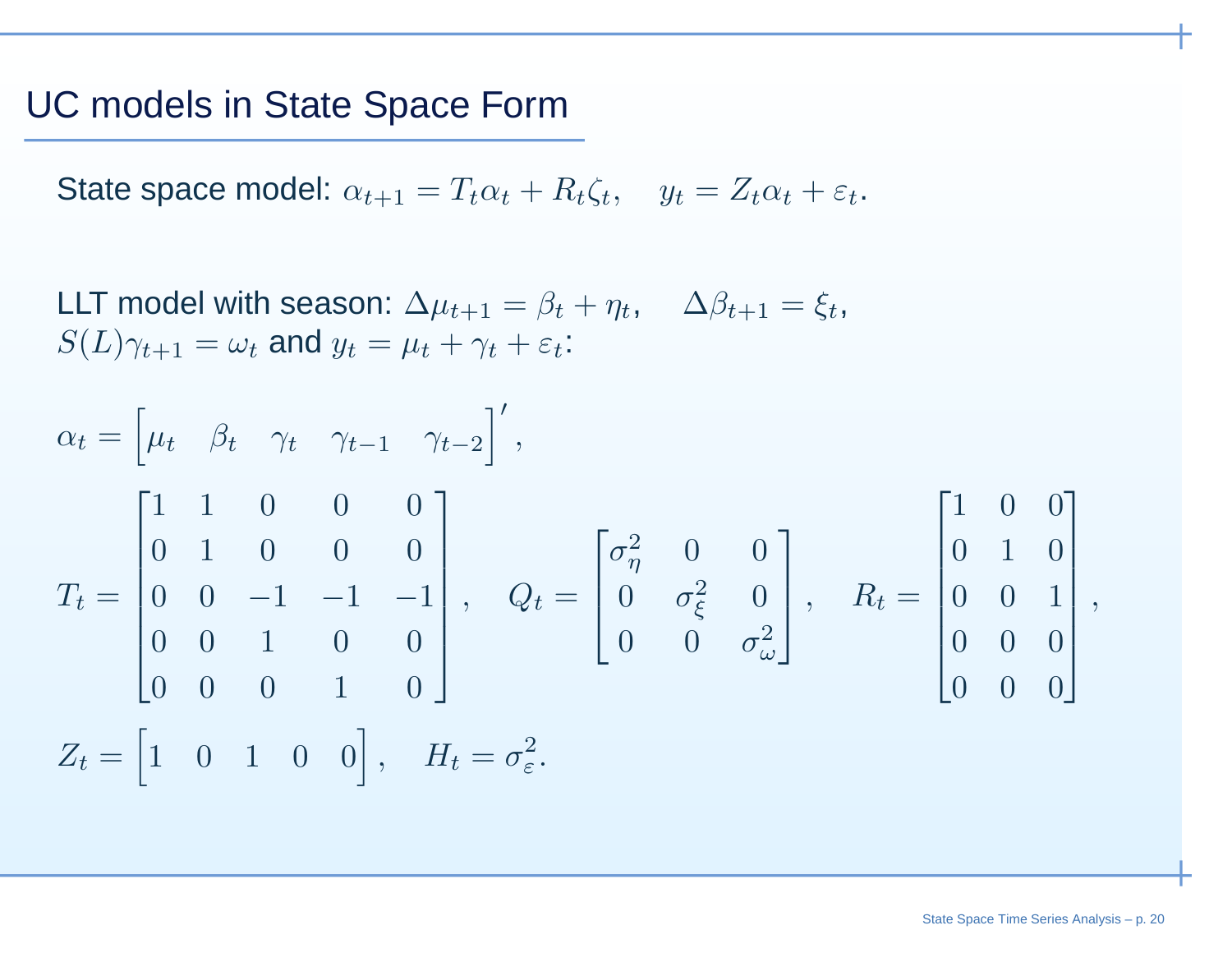### Kalman Filter

- • The Kalman filter calculates the mean and variance of theunobserved state, given the observations.
- The state is Gaussian: the complete distribution is characterizedby the mean and variance.
- The filter is <sup>a</sup> recursive algorithm; the current best estimate isupdated whenever <sup>a</sup> new observation is obtained.
- •• To start the recursion, we need  $a_1$  and  $P_1$ , which we assumed given.
- There are various ways to initialize when  $a_1$  and  $P_1$  are unknown, which we will not discuss here.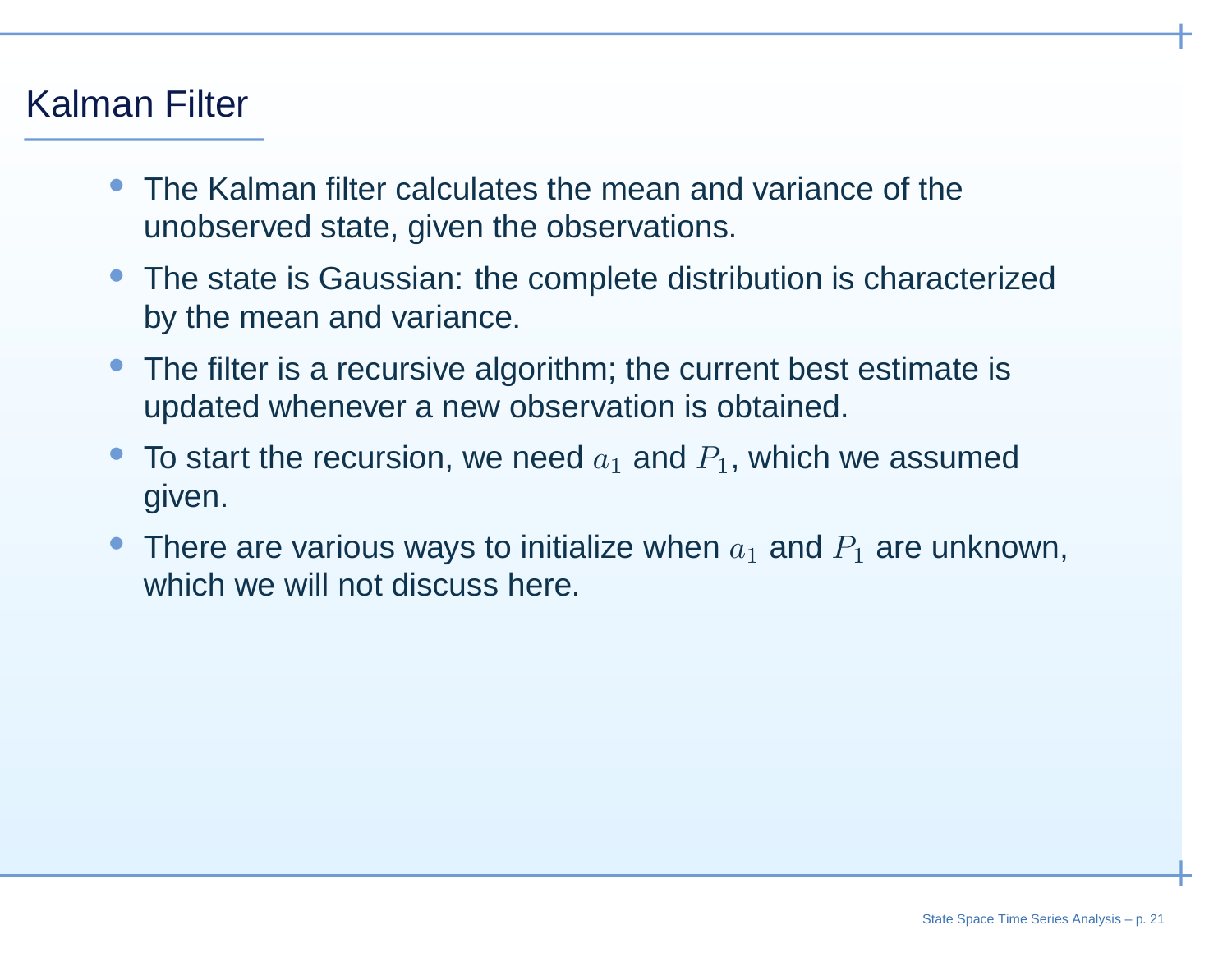### Kalman Filter

The unobserved state  $\alpha_t$  can be estimated from the observations with the *Kalman filter*:

$$
v_t = y_t - Z_t a_t,
$$
  
\n
$$
F_t = Z_t P_t Z_t' + H_t,
$$
  
\n
$$
K_t = T_t P_t Z_t' F_t^{-1},
$$
  
\n
$$
a_{t+1} = T_t a_t + K_t v_t,
$$
  
\n
$$
P_{t+1} = T_t P_t T_t' + R_t Q_t R_t' - K_t F_t K_t',
$$

for  $t=1,\ldots,n$  and starting with given values for  $a_1$  and  $P_1.$ 

• Writing 
$$
Y_t = \{y_1, \ldots, y_t\}
$$
,

$$
a_{t+1} = E(\alpha_{t+1}|Y_t), \qquad P_{t+1} = \text{var}(\alpha_{t+1}|Y_t).
$$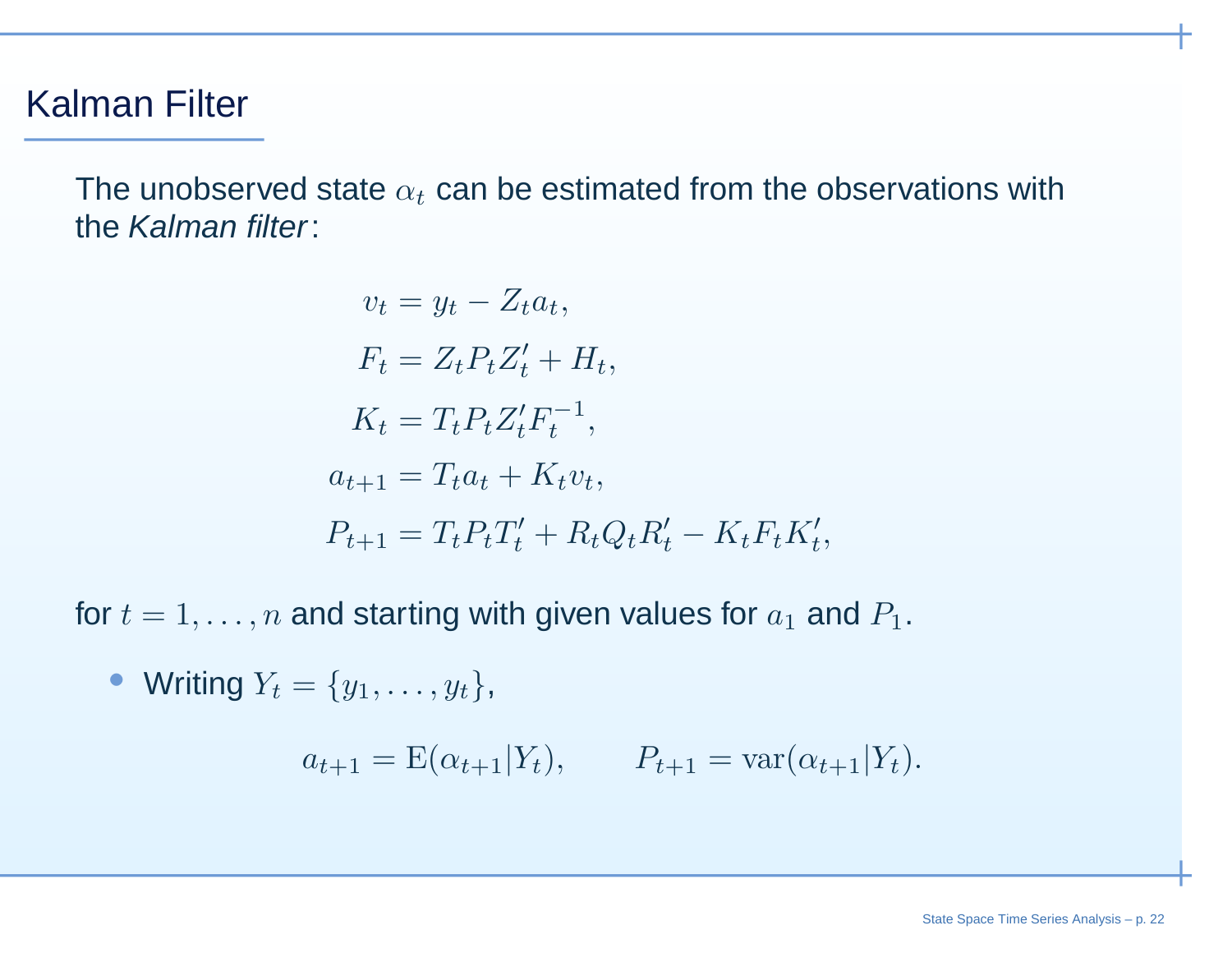#### Kalman Filter

State space model:  $\alpha_{t+1} = T_t \alpha_t + R_t \zeta_t$ ,  $y_t = Z_t \alpha_t + \varepsilon_t$ .

• Writing 
$$
Y_t = \{y_1, \ldots, y_t\}
$$
, define

$$
a_{t+1} = E(\alpha_{t+1}|Y_t), \qquad P_{t+1} = \text{var}(\alpha_{t+1}|Y_t);
$$

• The prediction error is

$$
v_t = y_t - \mathcal{E}(y_t|Y_{t-1})
$$
  
=  $y_t - \mathcal{E}(Z_t \alpha_t + \varepsilon_t |Y_{t-1})$   
=  $y_t - Z_t \mathcal{E}(\alpha_t |Y_{t-1})$   
=  $y_t - Z_t \alpha_t$ ;

- It follows that  $v_t = Z_t(\alpha_t a_t) + \varepsilon_t$  and  $\text{E}(v_t) = 0$ ;
- •• The prediction error variance is  $F_t = \text{var}(v_t) = Z_t P_t Z_t' + H_t$ .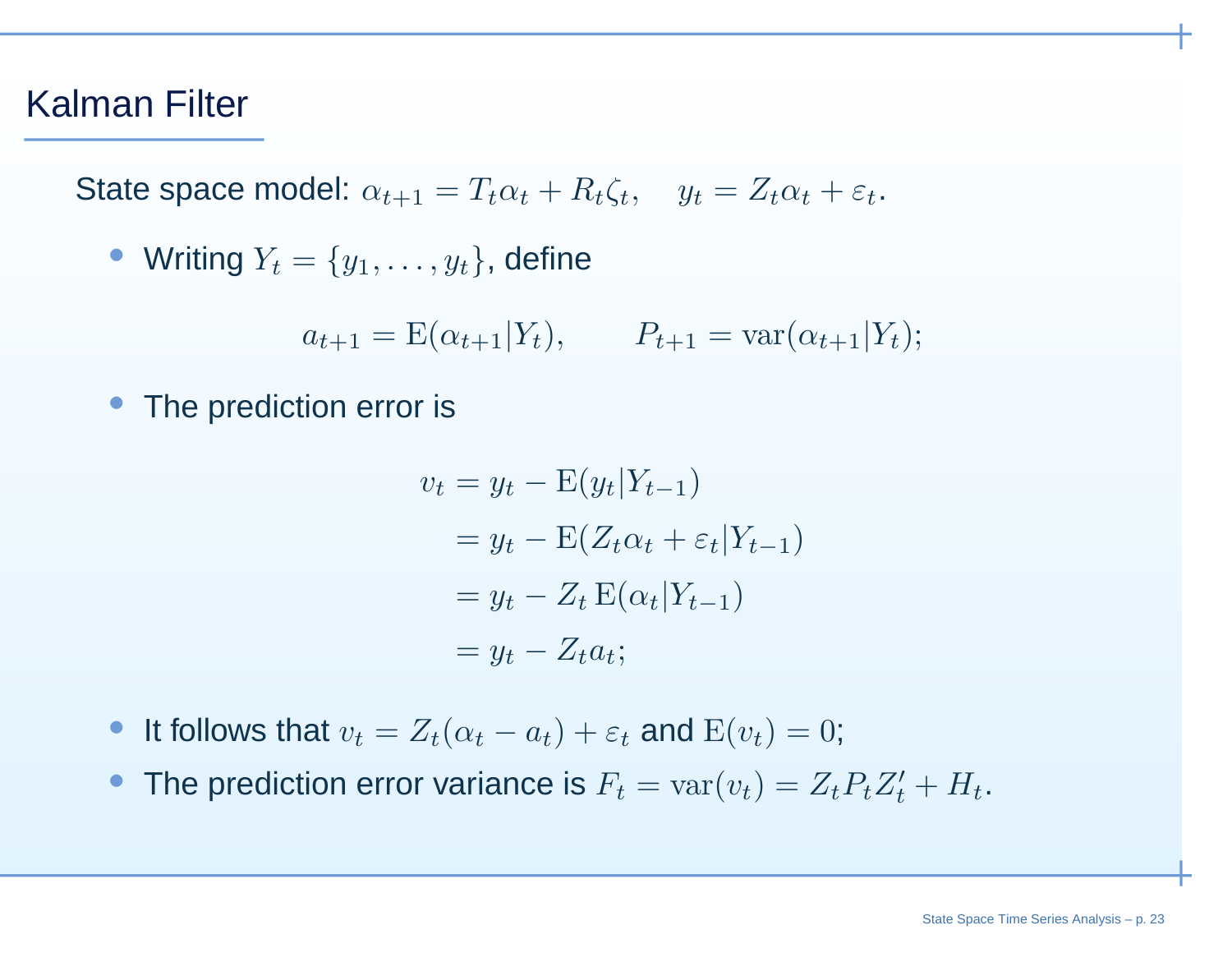#### Lemma

The proof of the Kalman filter uses <sup>a</sup> lemma from multivariate Normal regression theory.

**Lemma** Suppose  $x, y$  and  $z$  are jointly Normally distributed vectors with  $\mathrm{E}(z)=0$  and  $\Sigma_{yz}=0$ . Then

> $E(x|y, z) = E(x|y) + \Sigma_{xz}\Sigma_{zz}^{-1}z,$  $\text{var}(x|y, z) = \text{var}(x|y) - \Sigma_{xz}\Sigma_{zz}^{-1}\Sigma_{xz}',$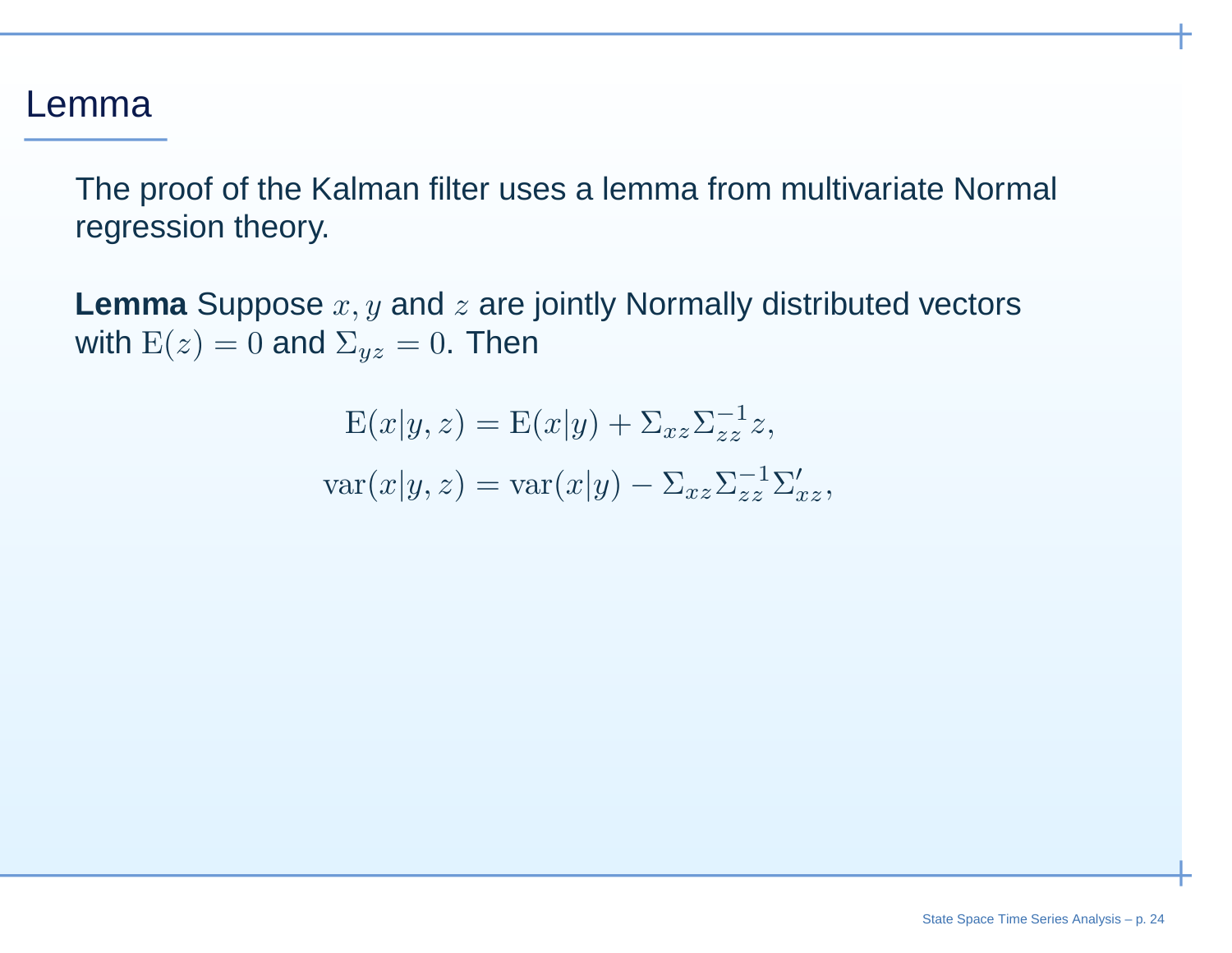### Multivariate local level model

Seemingly Unrelated Time Series Equations model:

 $y_t = \mu_t + \varepsilon_t, \qquad \varepsilon_t$  $t \sim \mathcal{NID}(0, \Sigma)$ ε), $\mu_{t+1} = \mu_t + \eta_t, \qquad \eta_t$  $\tau_t \sim \mathcal{NID}(0, \Sigma)$  $_{\eta}).$ 

- •• Observations are  $p\times1$  vectors;
- •• The disturbances  $\varepsilon_t$ ,  $\eta_s$  are independent for all  $s, t$ ;
- •• The  $p$  different time series are related through correlations in the disturbances.

For <sup>a</sup> full discussion, see Harvey and Koopman (1997).

A pdf version (scanned) at http://staff.feweb.vu.nl/koopmanunder section "Publications" and subsection "Published articles ascontributions to books".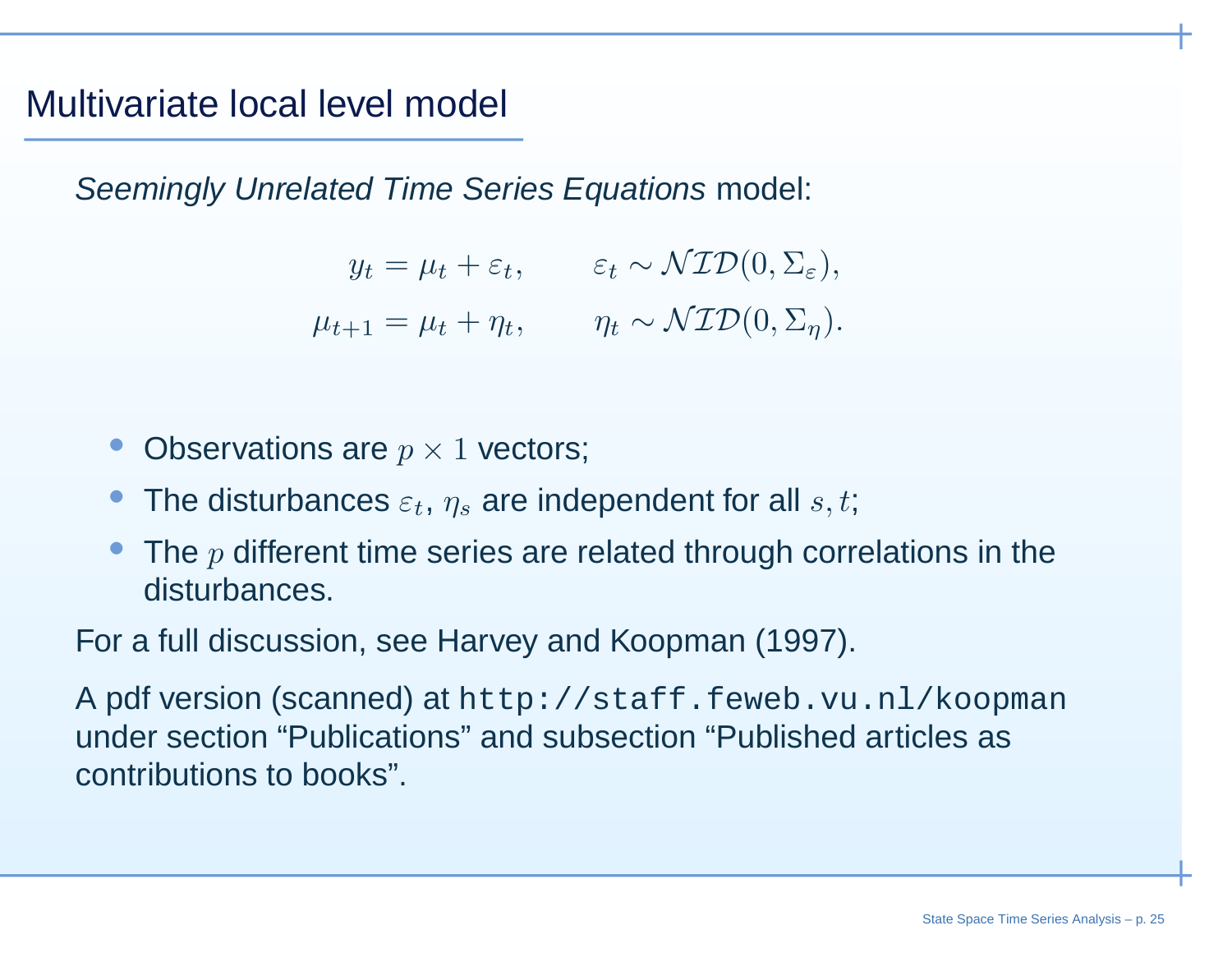### Multivariate LL Model

The multivariate LL model is given by

$$
y_t = \mu_t + \varepsilon_t, \qquad \varepsilon_t \sim \mathcal{NID}(0, \Sigma_{\varepsilon}),
$$
  

$$
\mu_{t+1} = \mu_t + \eta_t, \qquad \eta_t \sim \mathcal{NID}(0, \Sigma_{\eta}).
$$

 $\bullet$ First difference

$$
\Delta y_t = \eta_{t-1} + \Delta \varepsilon_t
$$

is stationary;

•● Reduced form:  $\Delta y_t$  is VMA(1) or VAR( $\infty$ );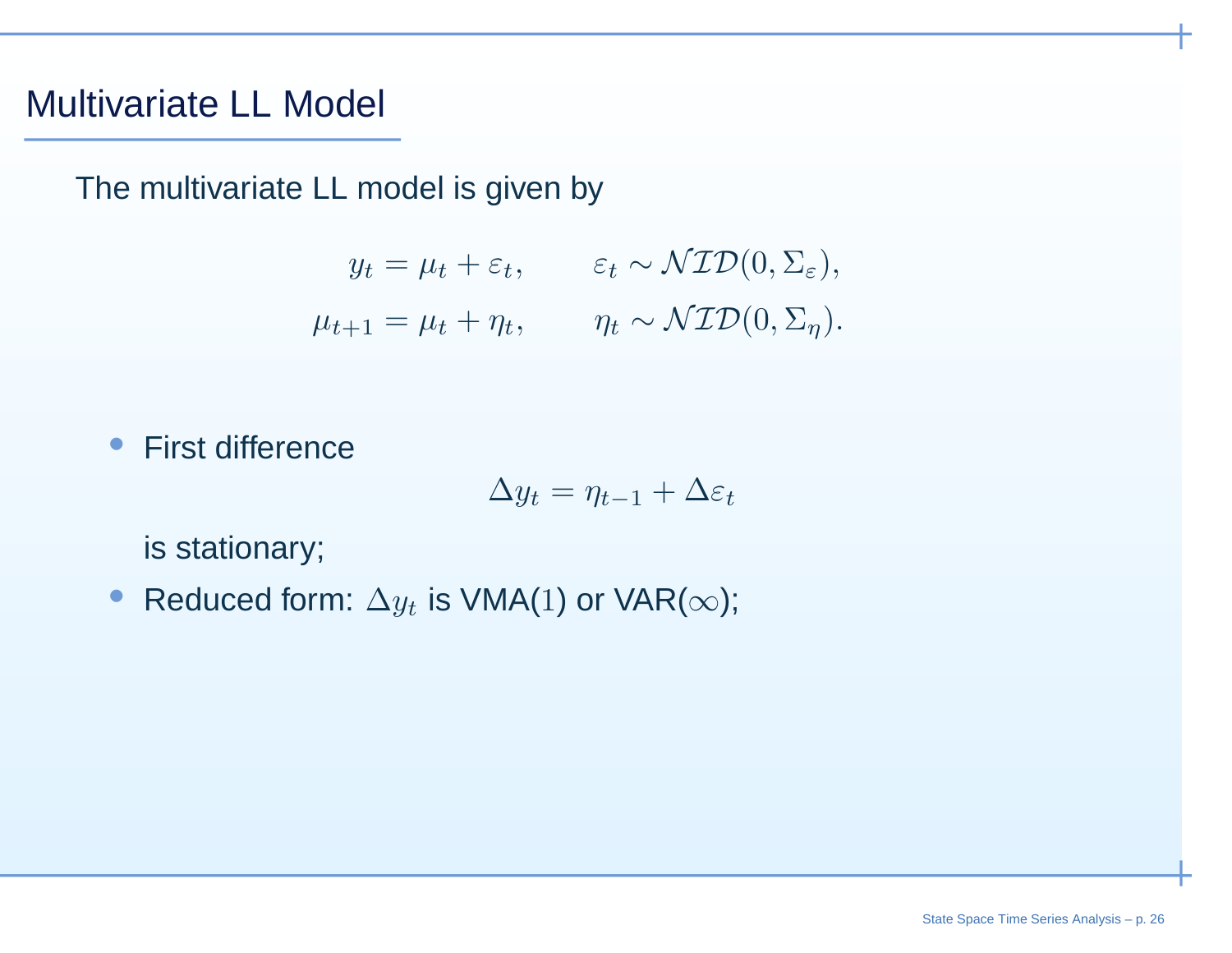### Multivariate LL Model

• Stochastic properties are multivariate analogous of univariatecase:

$$
\Gamma_0 = \mathsf{E}(\Delta y_t \, \Delta y'_t) = \Sigma_\eta + 2\Sigma_\varepsilon
$$
  
\n
$$
\Gamma_1 = \mathsf{E}(\Delta y_t \, \Delta y'_{t-1}) = -\Sigma_\varepsilon
$$
  
\n
$$
\Gamma_\tau = \mathsf{E}(\Delta y_t \, \Delta y'_{t-\tau}) = 0, \qquad \tau \ge 2,
$$

- •• The unrestricted vector MA(1) process has  $p^2 + p(p+1)/2$ parameters, the SUTSE has  $p\times (p+1)$ ;
- • Such multivariate reduced form representations can also beestablished for general models.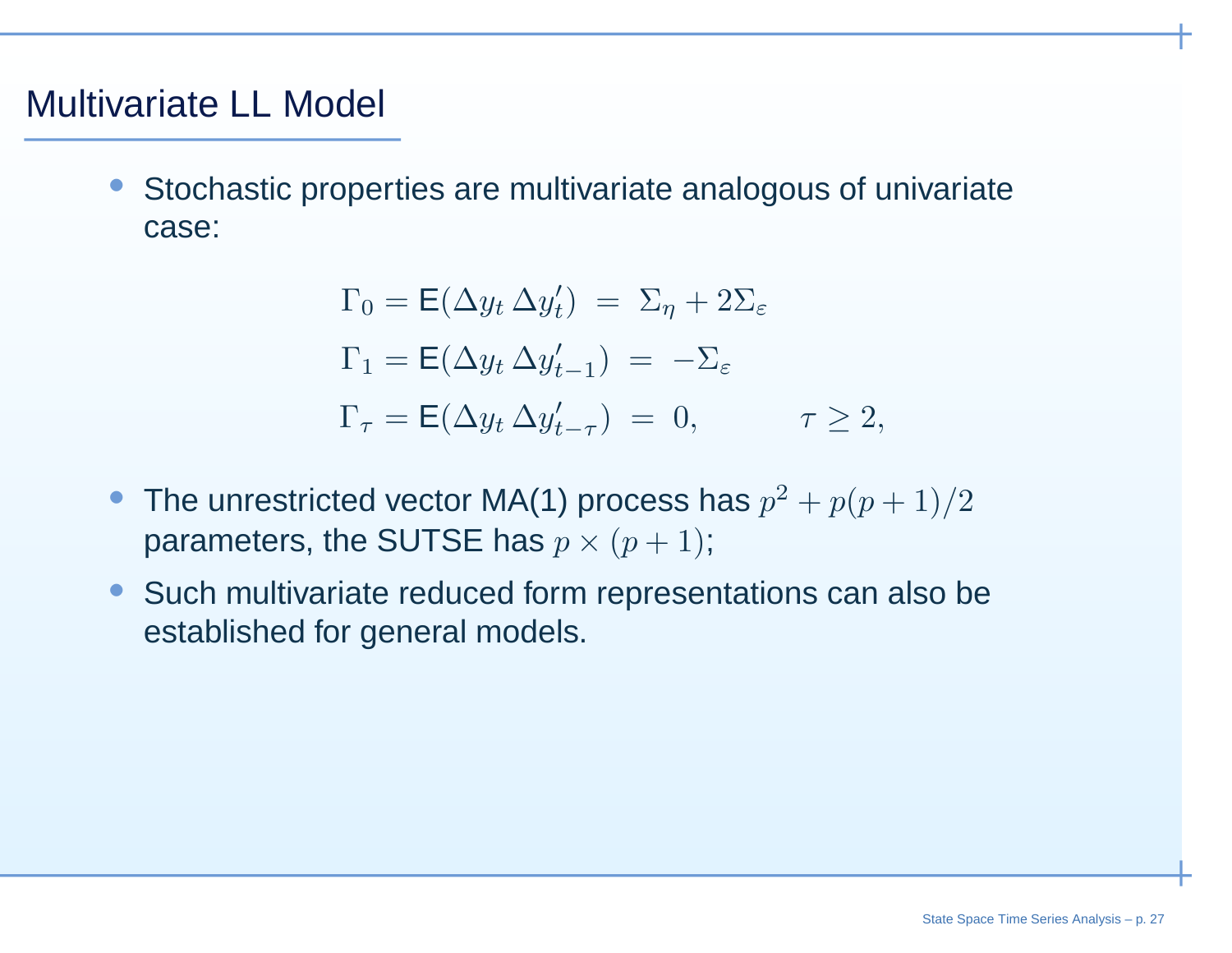### Homogeneous Multivariate LL Model

The homogeneous multivariate LL model is given by

 $y_t = \mu_t + \varepsilon_t, \qquad \varepsilon_t$  $t \sim \mathcal{NID}(0, \Sigma)$ ε), $\mu_{t+1} = \mu_t + \eta_t, \qquad \eta_t$  $t \sim \mathcal{NID}(0, q\Sigma_{\varepsilon}),$ 

where  $q$  is a non-negative scalar. This implies that  $\Sigma_\eta=q\Sigma_\varepsilon.$ 

- • $\bullet\,$  The model is restricted, all series in  $y_t$  have the same dynamic properties (the same acf).
- • Not so relevant in practical work apart from forecasting. It is the model representation for exponentially weighted moving average(EWMA) forecasting of multiple time series.
- •This can be generalised to more general components models.
- • Easy to estimate, only <sup>a</sup> set of univariate Kalman filters arerequired.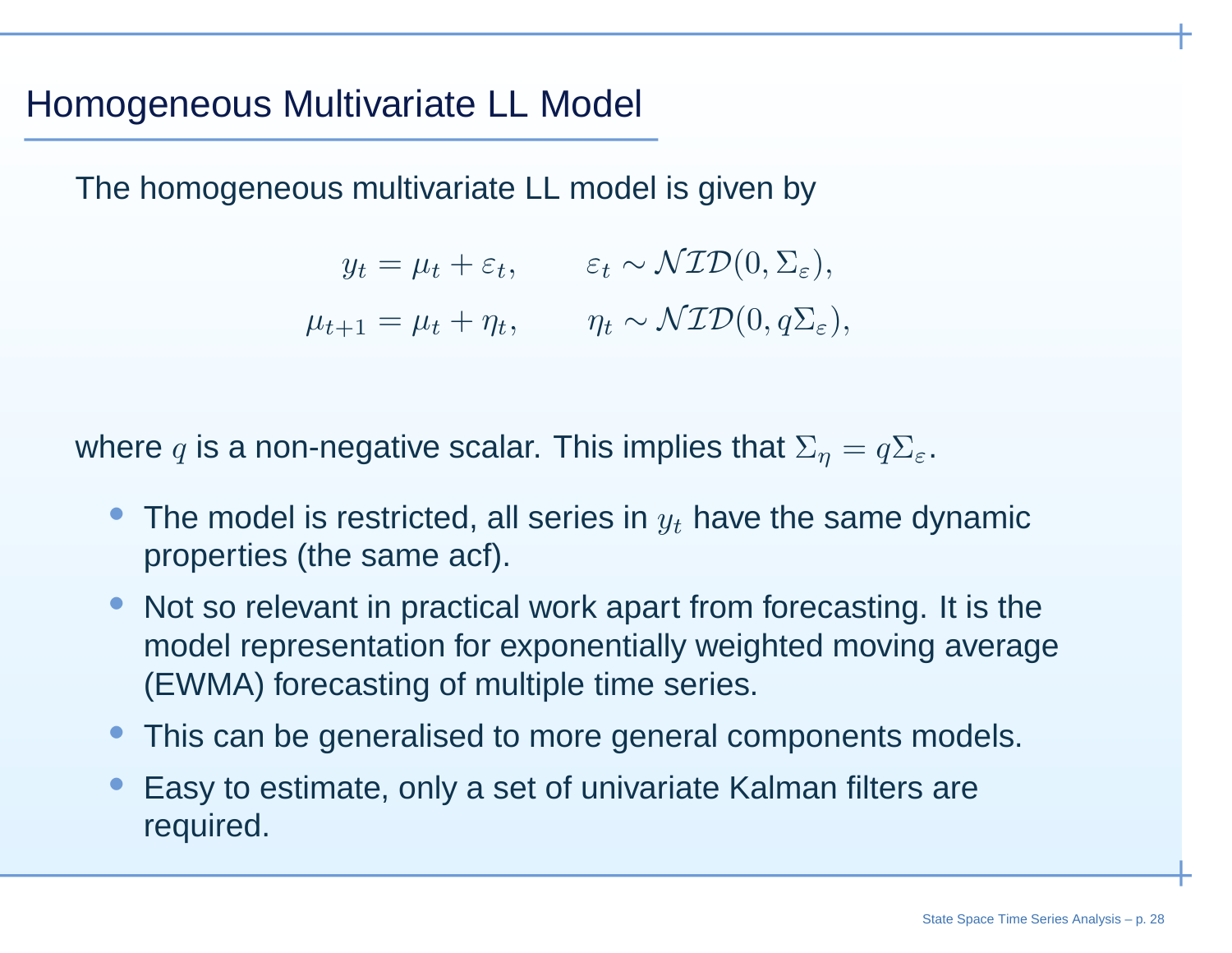#### Common Levels

•

The common local level model is given by

$$
y_t = \mu_t + \varepsilon_t, \qquad \varepsilon_t \sim \mathcal{NID}(0, \Sigma_{\varepsilon}),
$$
  

$$
\mu_{t+1} = \mu_t + \eta_t, \qquad \eta_t \sim \mathcal{NID}(0, \Sigma_{\eta}),
$$

where rank $(\Sigma_{\eta}) = r < p$ .

 $\bullet$ • the model can be described by  $r$  underlying level components, the common levels;

$$
\Sigma_{\eta} = A\Sigma_c A',
$$

 $A$  is  $p \times r$ ,  $\Sigma_c$  is  $r \times r$  of full rank;

•interpretation of <sup>A</sup>: factor loading matrix.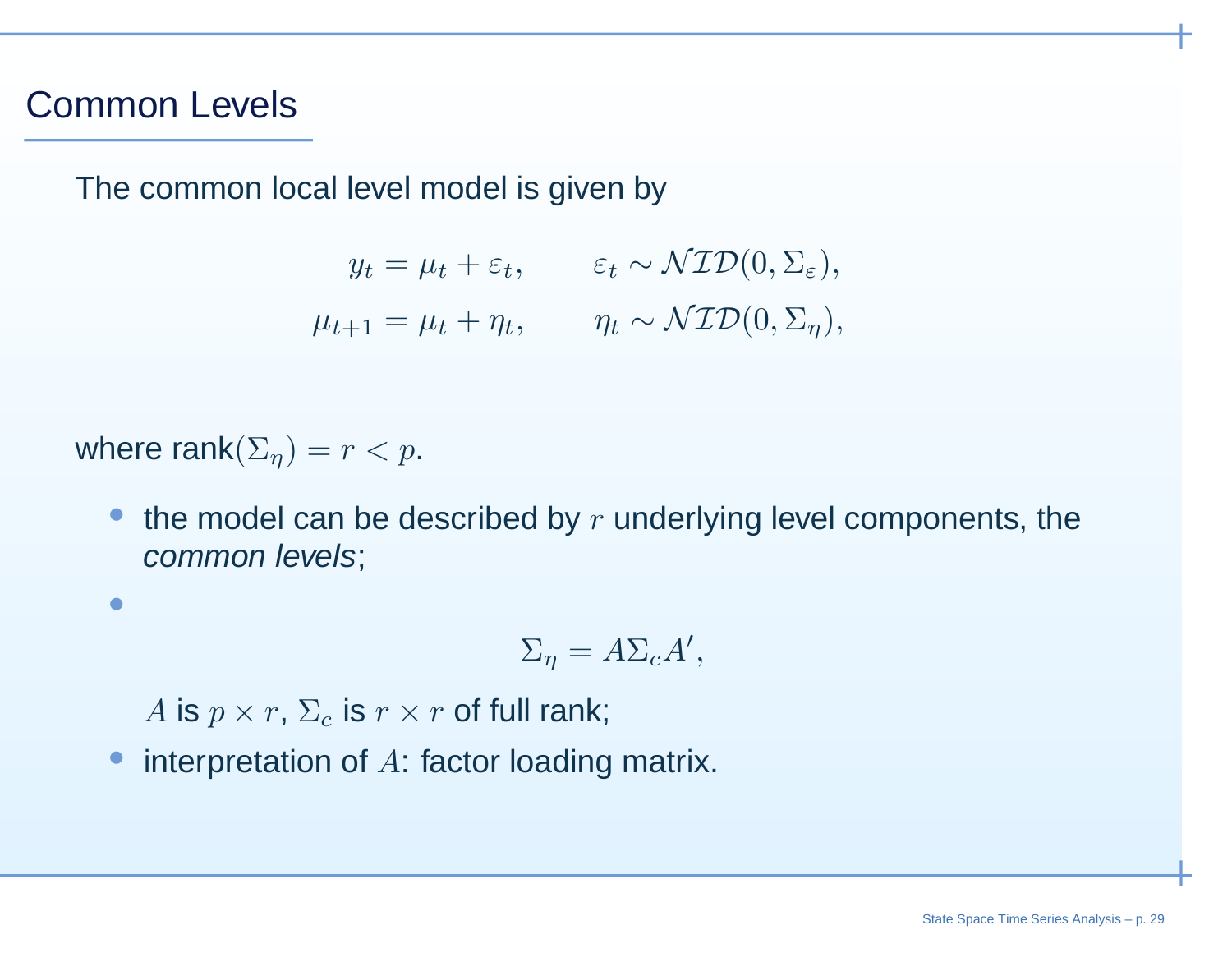#### Common Levels

The common local level model

 $y_t = \mu_t + \varepsilon_t, \qquad \varepsilon_t \sim \mathcal{NID}(0, \Sigma_\varepsilon),$  $\mu_{t+1} = \mu_t + \eta_t, \qquad \eta_t \sim \mathcal{NID}(0, A\Sigma_c A'),$ 

can be rewritten in terms of underlying levels:

$$
y_t = a + A\mu_t^c + \varepsilon_t,
$$
  

$$
\mu_{t+1}^c = \mu_t^c + \eta_t^c, \qquad \eta_t^c \sim \mathcal{NID}(0, \Sigma_c),
$$

so that

$$
\mu_t = a + A\mu_t^c, \qquad \eta_t = A\eta_t^c.
$$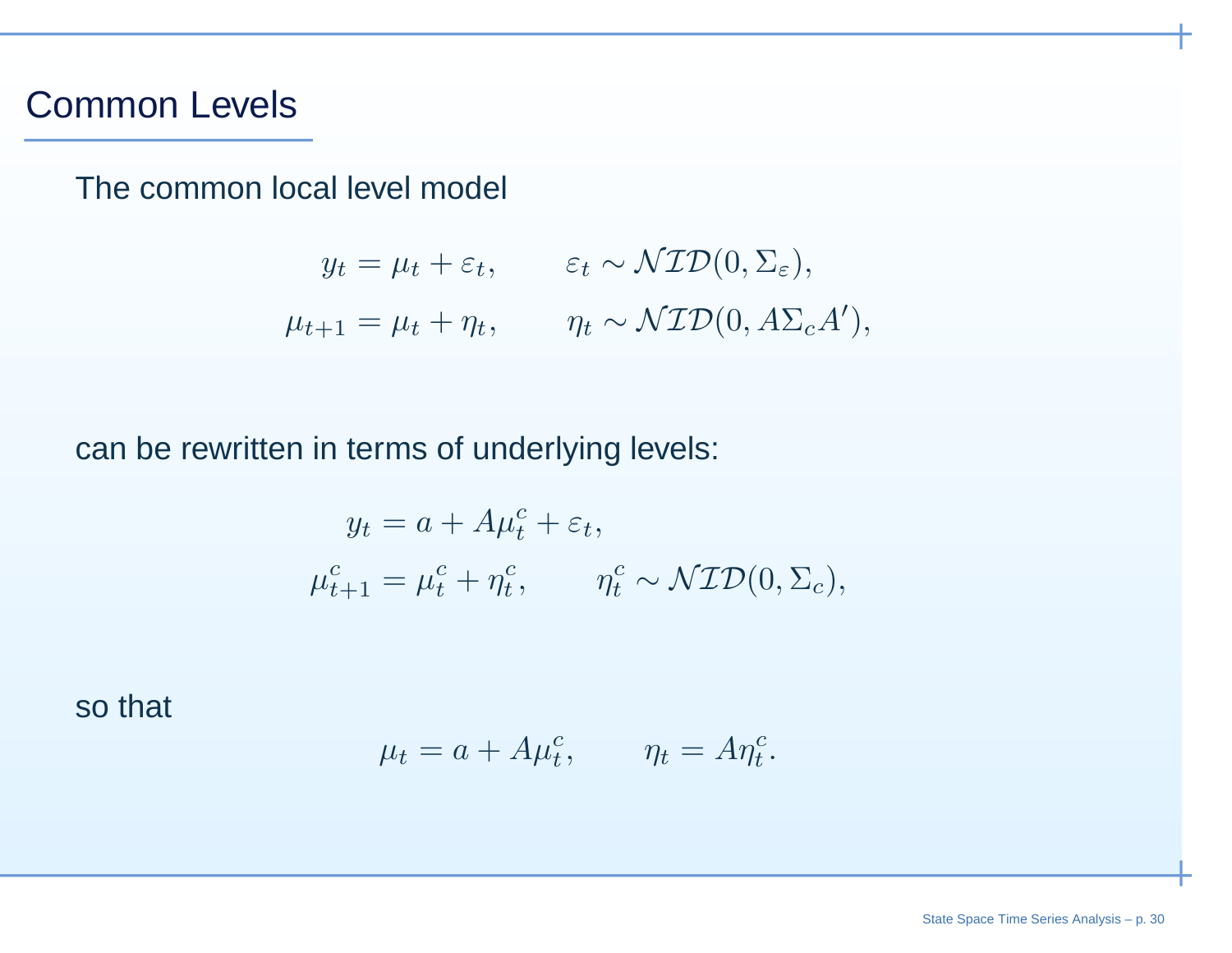#### Common Levels

For the common local level model

 $y_t = \mu_t + \varepsilon_t, \qquad \varepsilon_t \sim \mathcal{NID}(0, \Sigma_\varepsilon),$  $\mu_{t+1} = \mu_t + \eta_t, \qquad \eta_t \sim \mathcal{NID}(0, A\Sigma_c A'),$ 

notice that

- •• decomposition  $\Sigma_\eta = A \Sigma_c A'$  is not unique;
- •• identification restrictions:  $\Sigma_c$  is diagonal, Choleski decomposition, principal compoments (based on economic theory);
- •more interesting interpretation can be obtained by factor rotations;
- •**•** can be interpreted as *dynamic* factor analysis, see later.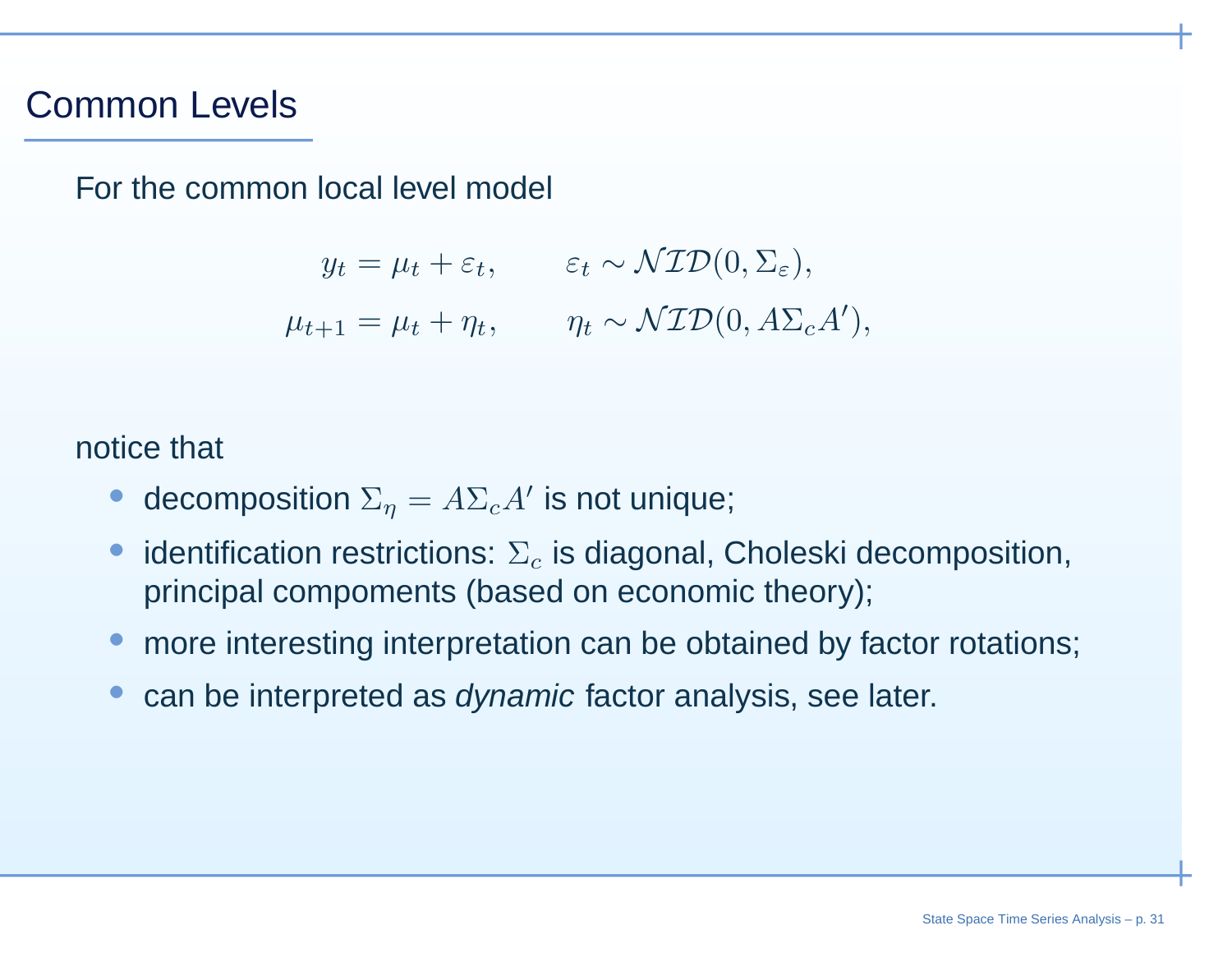### Common components

Common dynamic factors:

- •● are useful for interpretation → cointegration;
- • have consequence for inference and forecasting (dimension of parameter space reduces as <sup>a</sup> result).
- • common local level model can be generally represented as <sup>a</sup>VAR( $\infty$ ) or VECM models, details can be provided upon request.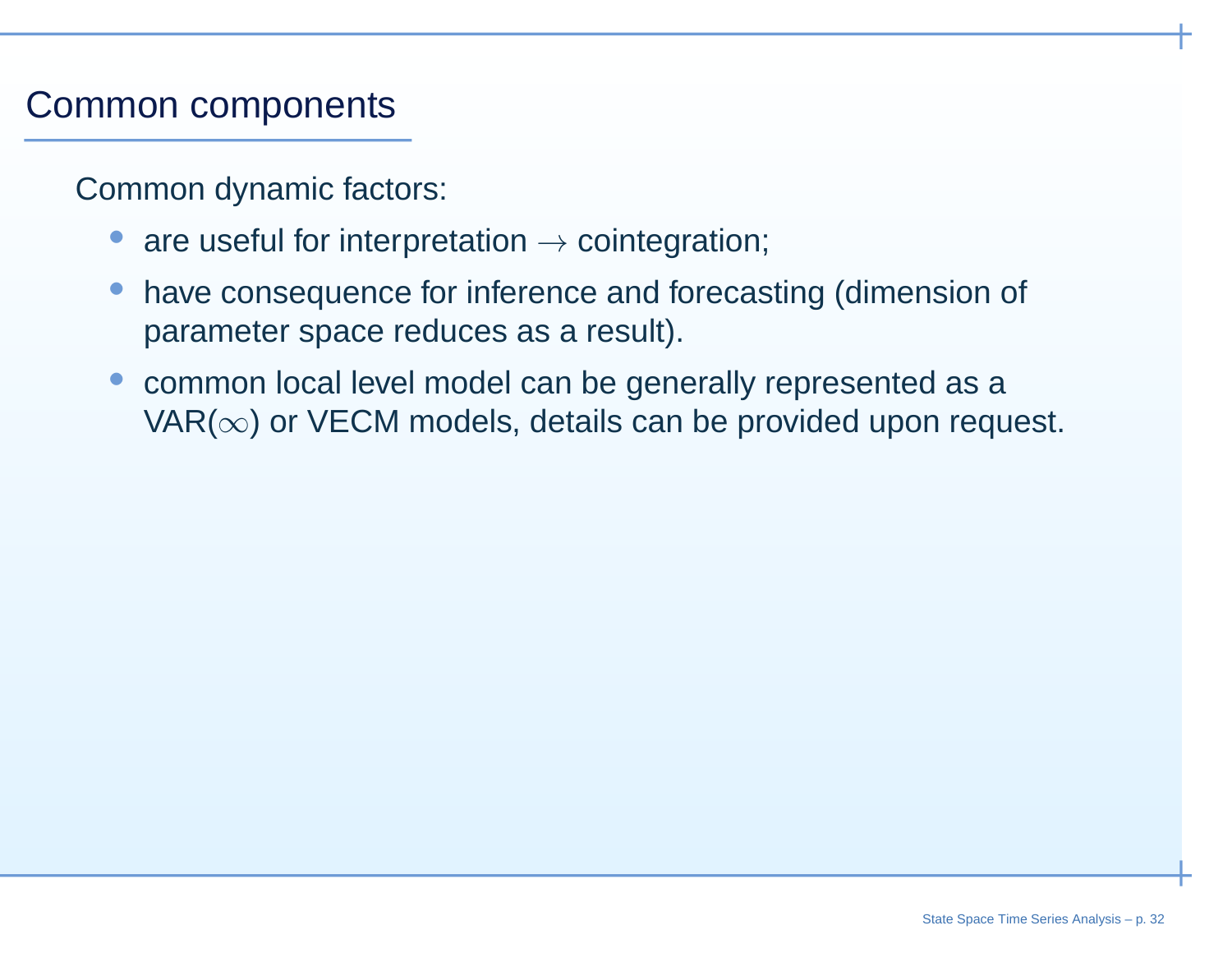### Multivariate components

- • So far, we have concentrated on multivariate variants of the local level model;
- • Similar considerations can be applied to other components suchas the slope of the trend, seasonal and cycle components andother time-varying features in the multiple time series.
- •Harvey and Koopman (1997) review such extensions.
- • In particular, they define the similar cycle component, seeExercises.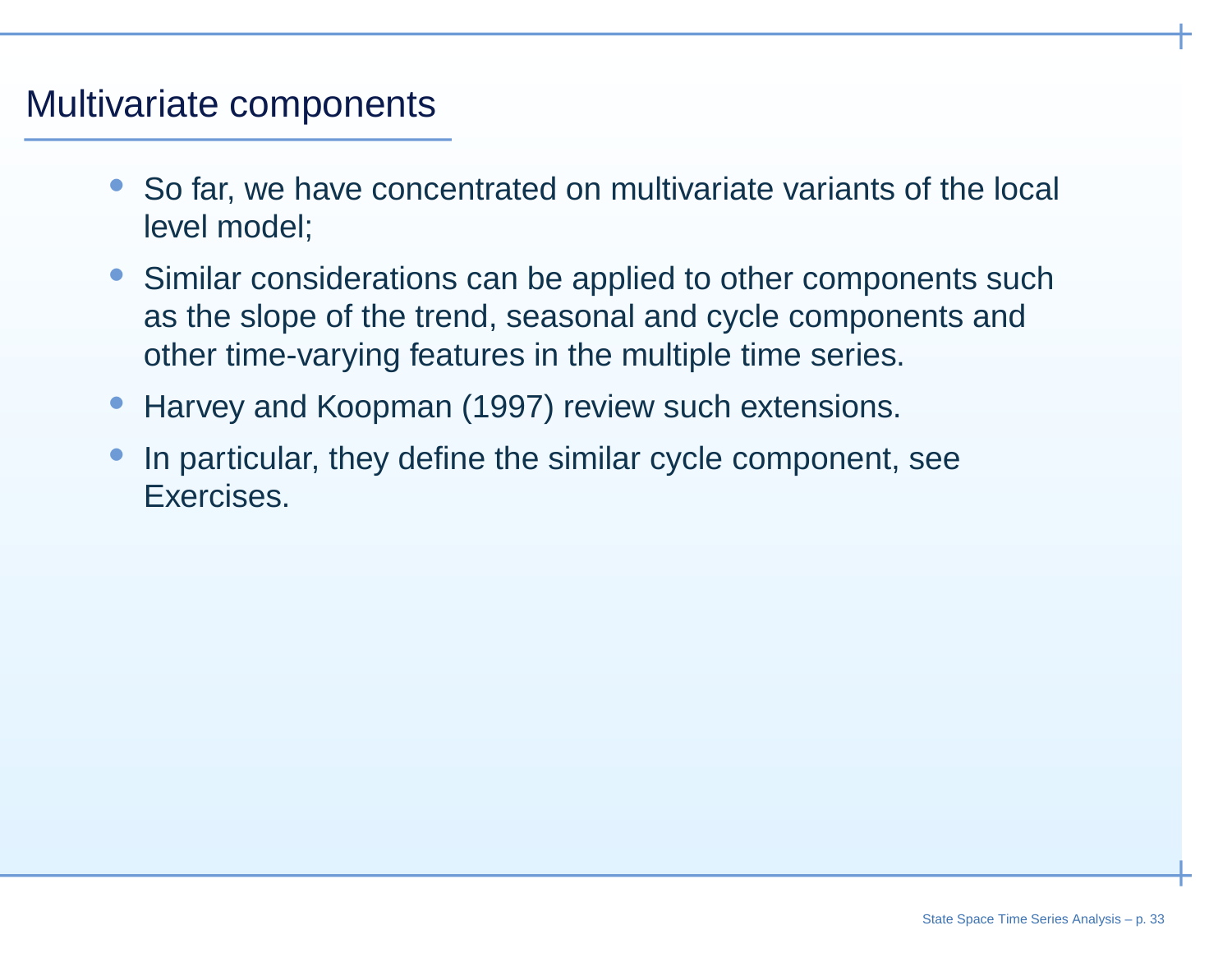#### Common and idiosyncratic factors

Multiple trends can also be decomposed into <sup>a</sup> one common factor andmultiple idiosyncratic factors:

$$
y_t = \mu_t + \varepsilon_t, \qquad \varepsilon_t \sim \mathcal{NID}(0, \Sigma_{\varepsilon}),
$$
  

$$
\mu_{t+1} = \mu_t + \eta_t, \qquad \eta_t \sim \mathcal{NID}(0, \Sigma_{\eta}),
$$

where  $\Sigma_{\eta} = \delta \delta' + D_{\eta}$  with vector  $\delta$  and diagonal matrix  $D_{\eta}$ . This implies that the level can be represented by

$$
\mu_t = \delta \mu_t^c + \mu_t^*, \qquad \eta_t = \delta \eta_t^c + \eta_t^*
$$

with common level (scalar)  $\mu_t^c$  $_t^c$  and "independent" level  $\mu_i^*$  $_{it}^{\ast}$  generated by

 $\Delta\mu^c_t$  $\frac{c}{t+1}=\eta^c_t$  t $\mathcal{L}_t^c \sim \mathcal{NID}(0,1), \qquad \Delta \mu_t^*$  $t_{t+1}^*=\eta_t^*$  t $v_t^* \sim \mathcal{NID}(0, D)$  $_{\eta}).$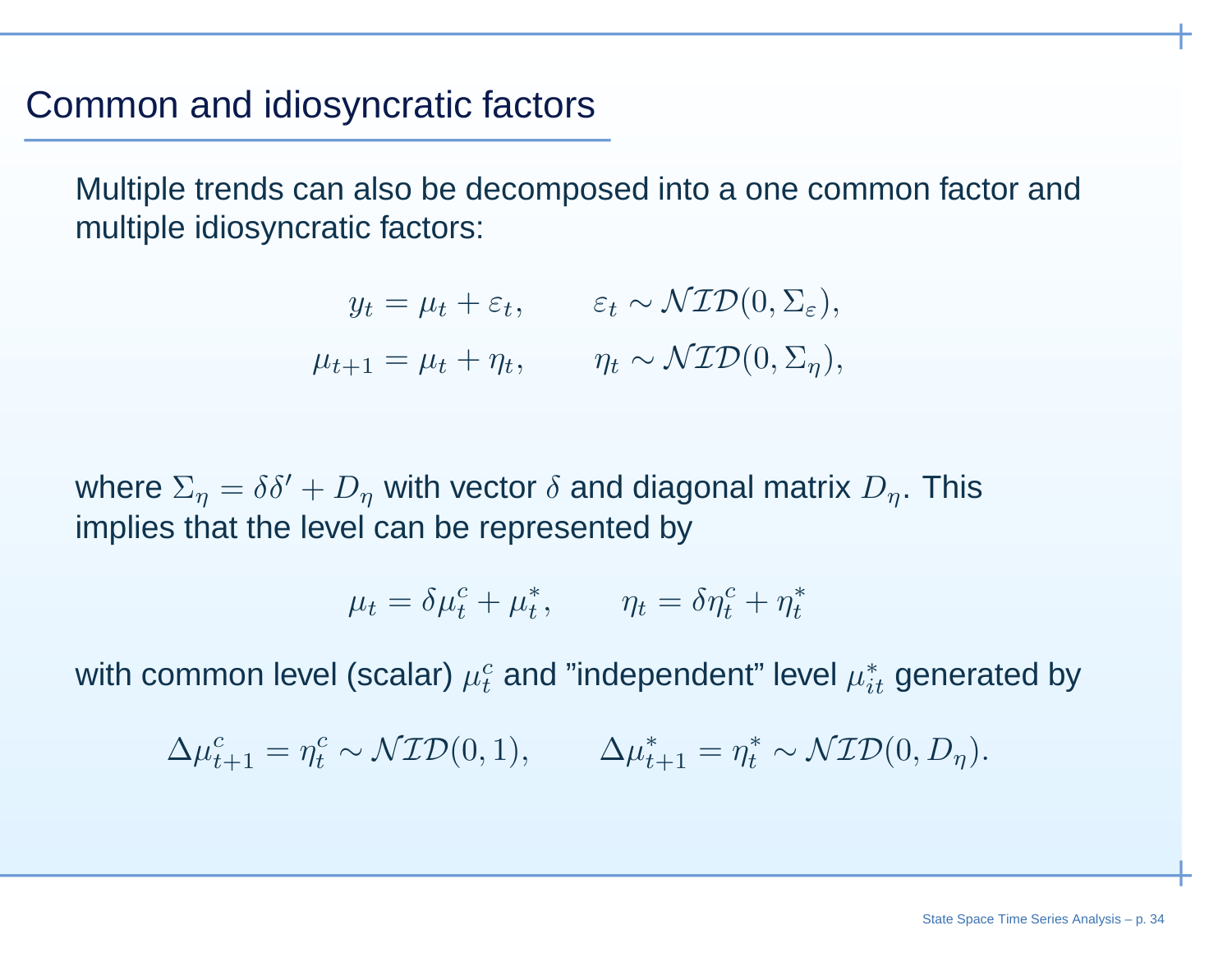### Mulitvariate Kalman filter

- The Kalman filter is valid for the general multivariate state space model.
- Computationally it is not convenient when  $p$  becomes large, very large.
- Each step of the Kalman filter requires the inversion of the  $p \times p$ <br>metrix  $E$  . This is no problem when  $x = 1$  (univeriate) but wh matrix  $F_t$ . This is no problem when  $p=1$  (univariate) but when  $\displaystyle{p>20,}$  say, it will slow down the Kalman filter considerably.
- However, we can treat each element in the  $p \times 1$  observation vector  $y_t$ as <sup>a</sup> single realisation. In other words, we can "update" eachsingle element of  $y_t$  within the Kalman filter.
- The arguments are given in DK book §6.4.
- The same applies to smoothing.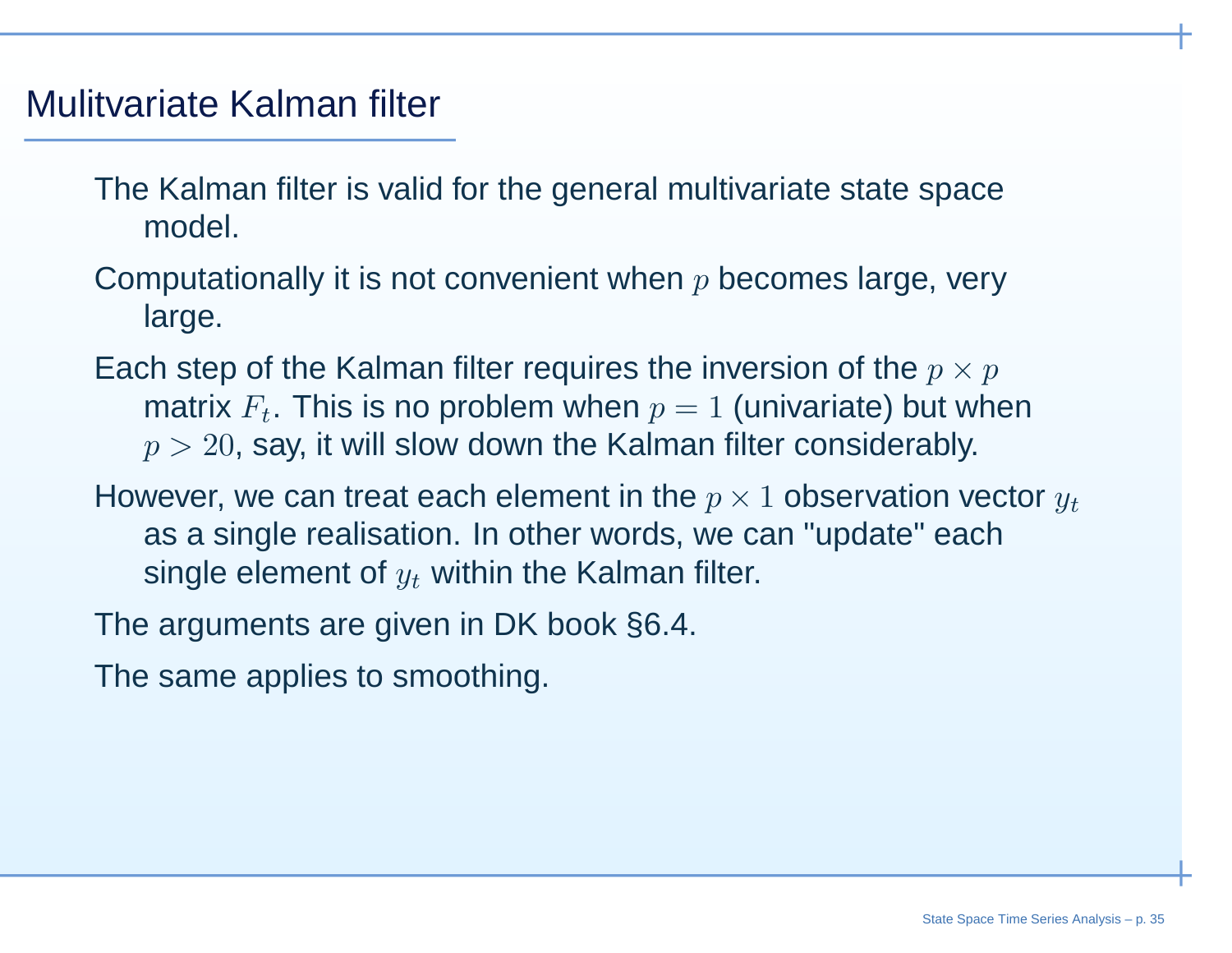### Univariate treatment of Kalman filter

- Consider standard model:  $y_t = Z_t\alpha_t + \varepsilon_t$  and  $\alpha_{t+1} = T_t\alpha_t + R_t\eta_t$ where  $\mathsf{Var}(\varepsilon_t) = H_t$  is diagonal.
- Observation vector  $y_t$ observation model as a set of  $p_t$  separate equations.  $y_t = (y_{t,1}, \ldots, y_{t,p_t})'$  is treated and we view
- We then have,  $y_{t,i}=Z_{t,i}\alpha_{t,i}+\varepsilon_{t,i}$  with  $\alpha_{t,i}=\alpha_t$  for  $i=1,\ldots,p_t.$
- The associated transition equations become  $\alpha_{t,i+1}=\alpha_{t,i}$  for  $i=1,\ldots,p_t$  and  $\alpha_{t+1,1}=T_t\alpha_{t,p_t}+R_t\eta_t$  for  $t=1,\ldots,n.$
- This disentangled model can be treated by the Kalman filter andsmoother equations straightforwardly.
- • Innovations are now relative to the past and the "previous"observations inside  $y_{t,p_{\bm t}}$ !
- • $\bullet\,$  Non-diagonal matrix  $H_t$  can be treated by data-transformation or by including  $\varepsilon_t$  in the state vector  $\alpha_t.$
- •More details in DK book §6.4.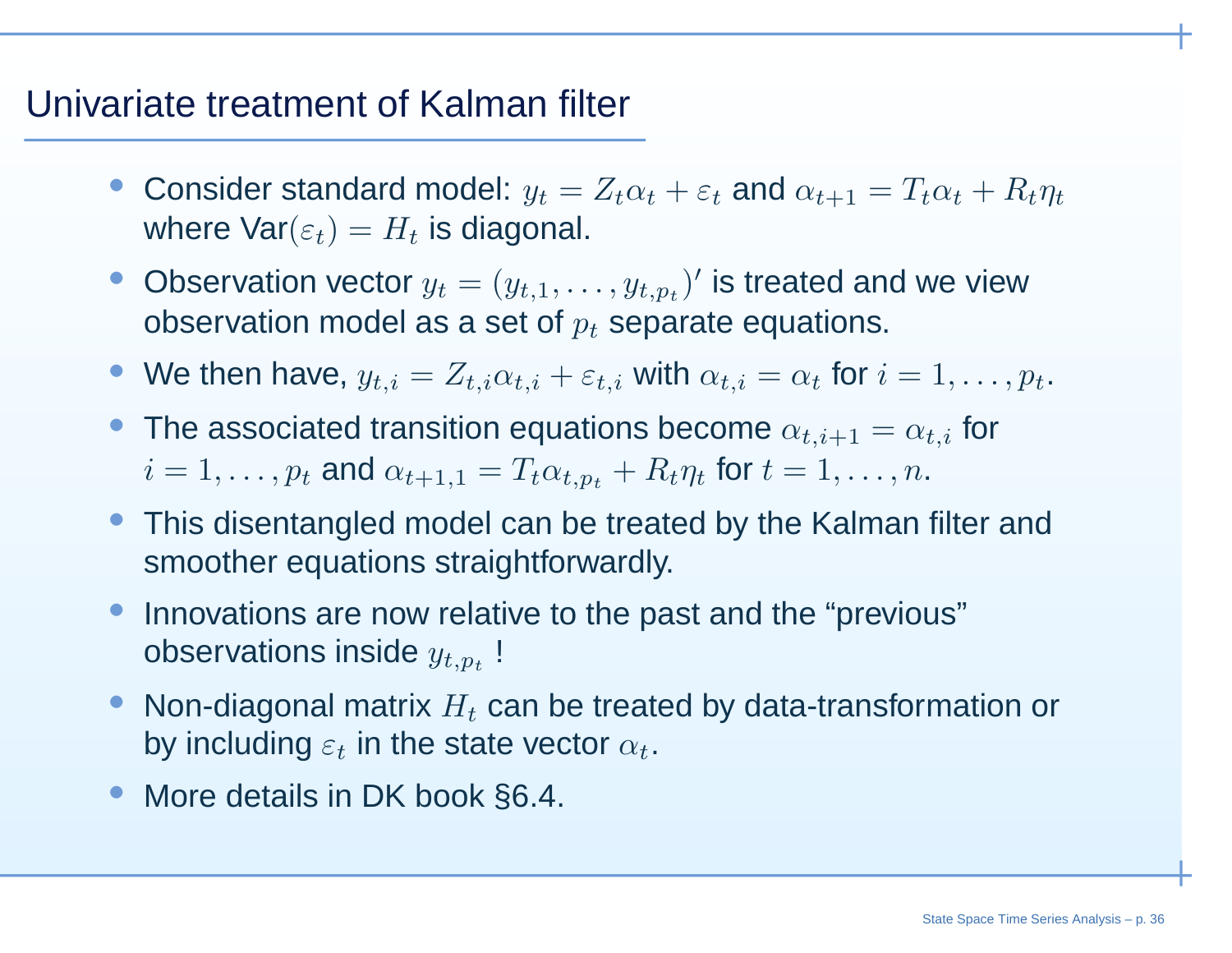### Exercise 1

Consider the common trends model of Harvey and Koopman (1997, §§9.4.1 and 9.4.2).

- 1. Put the common trends model with (possibly common) stochasticslopes and based on equations (21)-(23) in state space form.
- 2. Put the common trends model with (possibly common) stochasticslopes and based on equations (24)-(26) in state space form. Define all vectors and matrices precisely.
- 3. Discuss the generalisation of  $\Sigma_\eta\neq 0$  and the consequences for the state space formulation of the model as in 2.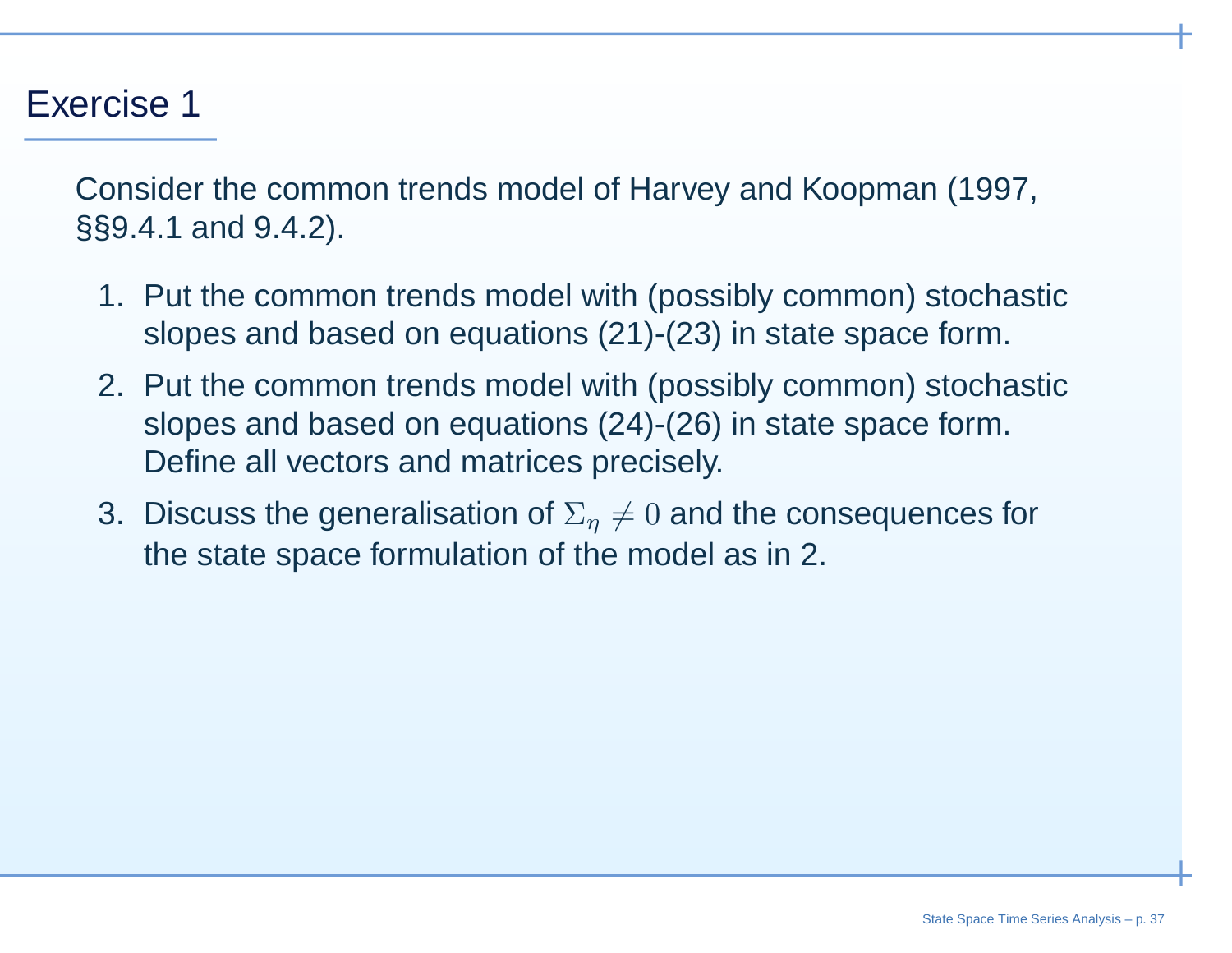## Exercise 2

Consider the multivariate trend model of Harvey and Koopman (1997).

- 1. Consider a multiple data set of  $N$  time series  $y_t$ . The aim is to decompose the time series into trend and atotionery compone decompose the time series into trend and stationary components. It is further required that the multiple trend can be decomposedinto a common single trend (common to all  $N$  time series) and<br>idiographic trends (specific to the individual time ceries) idiosyncratic trends (specific to the individual time series).
	- •Formulate <sup>a</sup> model for such <sup>a</sup> decomposition.
	- •Discuss the identification of the different trends.
	- •Express the model in state space form.
- 2. Once multiple trend models are expressed in state space form, we need to estimate the parameter coefficients of the model. Please describe shortly some relevant issues of maximum likelihood estimation. Is it feasible ? What problems can youexpect ? Any recommendations for <sup>a</sup> successful implementation ?